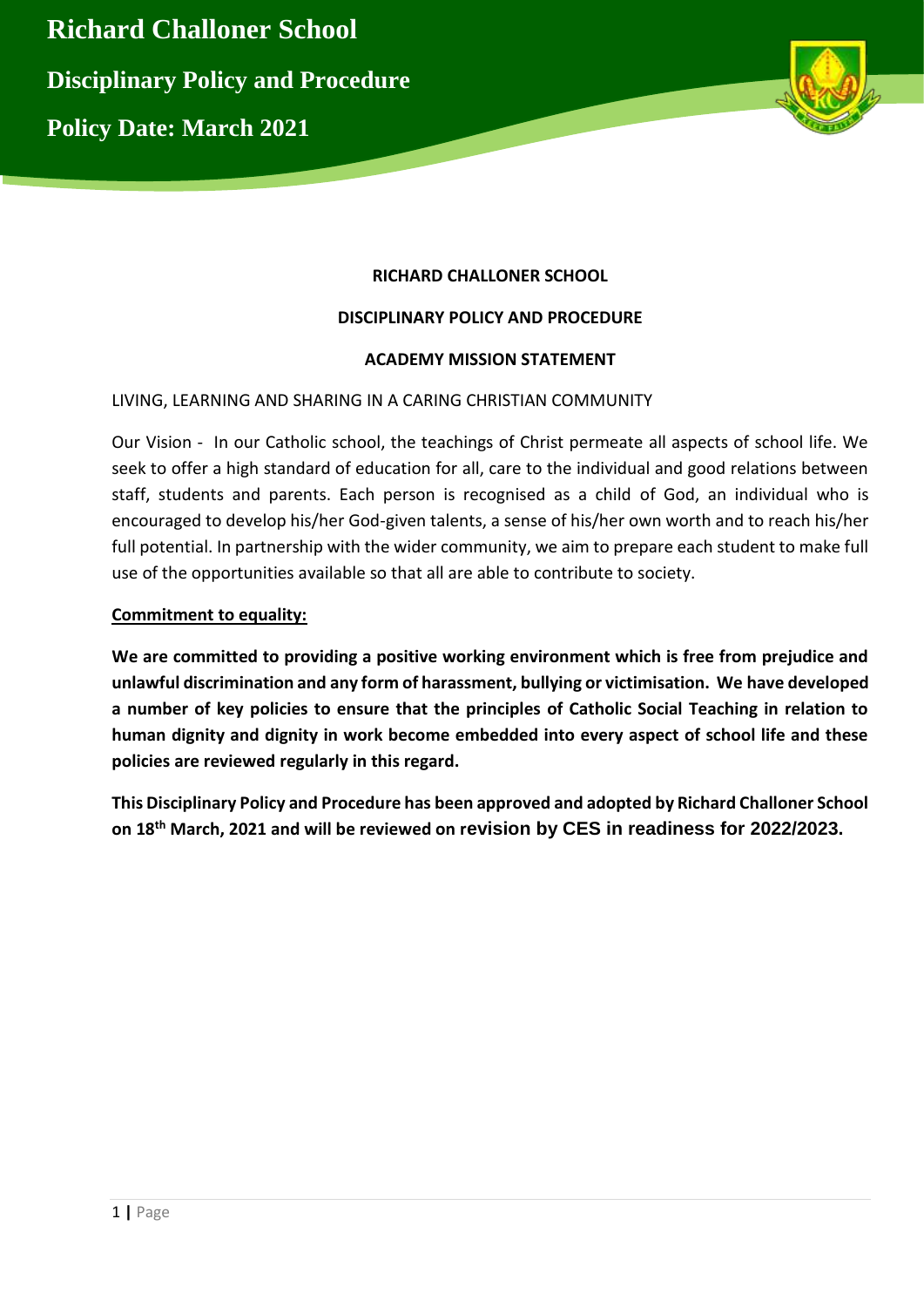

#### **DEFINITIONS**

In this Disciplinary Policy and Procedure, unless the context otherwise requires, the following expressions shall have the following meanings:

- i. 'Academy' means the academy named at the beginning of this Disciplinary Policy and Procedure and includes all sites upon which the Academy undertaking is, from time to time, being carried out.
- ii. 'Academy Trust Company' means the company responsible for the management of the Academy and, for all purposes, means the employer of staff at the Academy.
- iii. 'Board' means the board of Governors of the Academy Trust Company.
- iv. 'Chair' means the Chair of the Board as appointed from time to time.
- v. 'Clerk' means the Clerk to the Board as appointed from time to time.
- vi. 'Companion' means a willing work colleague not involved in the subject matter of the disciplinary proceedings against an employee under this Disciplinary Policy and Procedure, or a trade union official, an accredited representative of a trade union or other professional association of which the employee is a member, who should be available for the periods of time necessary to meet the timescales under this Disciplinary Policy and Procedure.
- vii. 'Diocesan Schools Commission' means the education service provided by the diocese in which the Academy is situated, which may also be known, or referred to, as the Diocesan Education Service.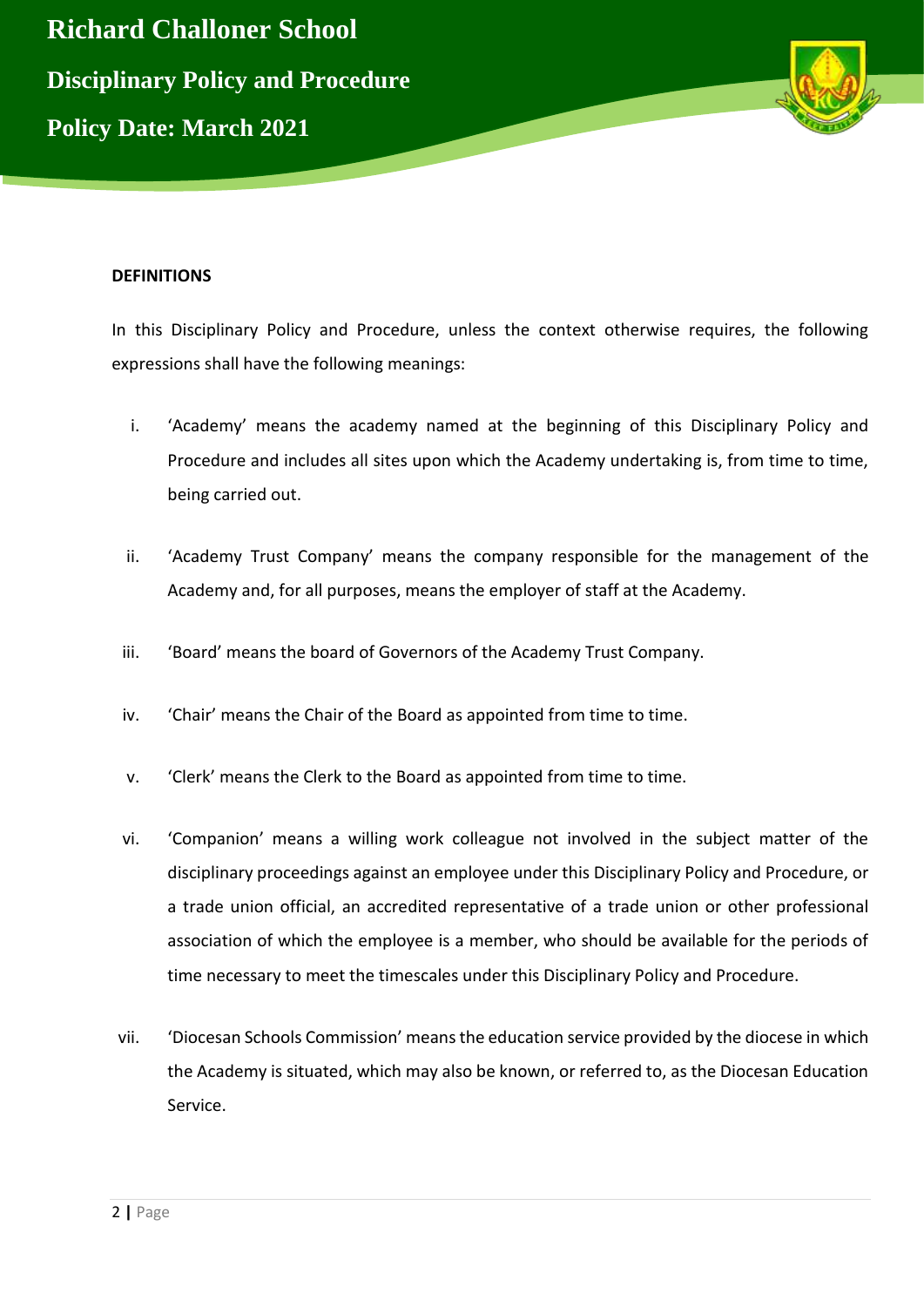



- viii. 'Governing Board' means the body carrying out the employment functions of the Academy Trust Company in relation to the Academy and such term may include the Board and/or the Local Governing Body of the Academy
- ix. 'Governors' means (if appropriate to the context), the governors appointed and elected to the Local Governing Body, from time to time.
- x. 'Headteacher' means the most senior teacher in the Academy who is responsible for its management and administration. Such teacher may also be referred to as the Head of School or Principal.
- xi. 'Local Governing Body' means (if appropriate to the context), the Governors appointed to carry out specified functions in relation to the Academy as delegated by the Academy Trust Company.
- xii. 'Misconduct' means any action or inaction which may contravene the provisions of the employee's contract of employment, the rules laid down by the Academy Trust Company and/or any Professional Code of Conduct and Practice. In such cases the Disciplinary Policy and Procedure will apply and the Capability Policy and Procedure may also apply.
- xiii. 'Vice-Chair' means the Vice-Chair of the Board as elected from time to time.
- xiv. 'Working Day' means any day on which you would ordinarily work if you were a full-time employee. In other words, 'Working Day' will apply differently to teaching and non-teaching staff. However, part-time and full-time staff will not be treated differently for the purposes of implementing this Disciplinary Policy and Procedure.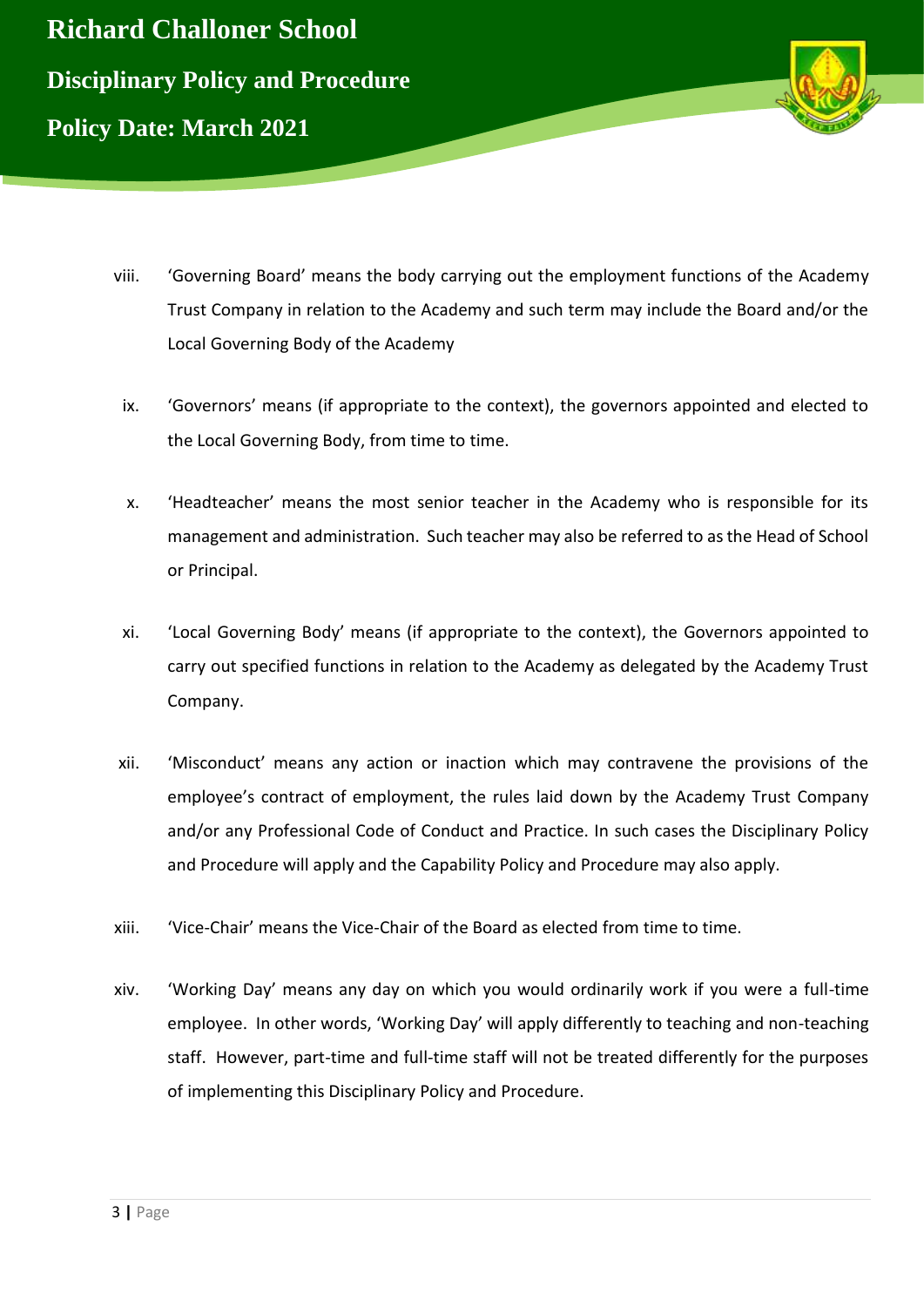

# **1. SCOPE**

- 1.1 This Disciplinary Policy and Procedure applies to you if you are an employee or worker at the Academy (hereinafter referred to as an "employee" or "you").
- 1.2 The purpose of this policy is to provide a structure to address any issues or concerns that the Academy Trust Company may have relating to an employee's conduct.
- 1.3 An employee is entitled to have access, by arrangement, to their personnel file and to request the deletion of time-expired records in line with the provisions of the General Data Protection Regulation (GDPR) and the Data Protection Act 2018.
- 1.4 The Academy Trust Company delegates its authority in the manner set out in this policy.
- 1.5 There may be some occasions where an employee's lack of capability could also be described as lack of competence. This Disciplinary Policy and Procedure and the Academy Trust Company's Capability Policy and Procedure may be used concurrently whilst the Academy Trust Company endeavours to ascertain if the employee's lack of capability is due to Misconduct, (for example, where the employee is capable of reaching the required standard but has taken active steps not to do so), or lack of competence.
- 1.6 There may be occasions where an employee's conduct could relate to their health. This Disciplinary Policy and Procedure may be used concurrently with the Academy Trust Company's Sickness Absence Policy and Procedure. In particular, if an employee is absent from work on sick leave following this Disciplinary Policy and Procedure being invoked, the Academy Trust Company may use its Sickness Absence Policy and Procedure if it is appropriate in the specific circumstances. The process of managing unsatisfactory behaviour using this Disciplinary Policy and Procedure will not necessarily cease where the employee is absent on the grounds of illness.
- 1.7 Subject to Paragraphs 1.5(a) and (b) of the Academy Trust Company's Grievance Resolution Policy and Procedure, there may be occasions when an employee brings a grievance pursuant to the Academy Trust Company's Grievance Resolution Policy and Procedure in connection with actions taken under this Disciplinary Policy and Procedure. This shall not lead to any automatic delay or pause in the conduct of any matters under this Disciplinary Policy and Procedure. In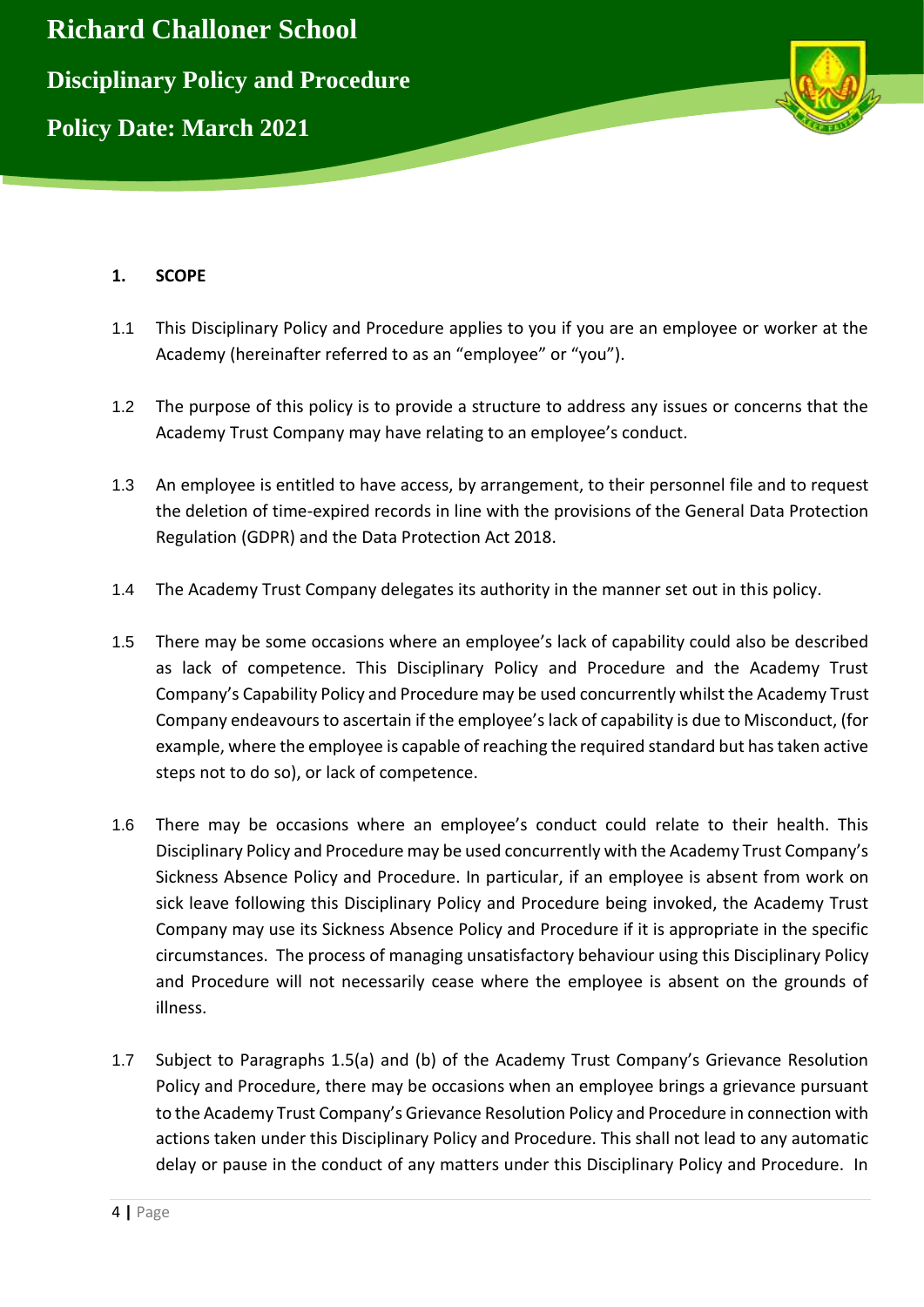

such circumstances, the employee and the Headteacher, or in the case where the disciplinary matter relates to the Headteacher, the Chair, will meet to discuss whether or not the Disciplinary Policy and Procedure should be suspended whilst the grievance is dealt with. The final decision as to whether or not to suspend the Disciplinary Policy and Procedure in such circumstances will be taken by the Headteacher or the Chair (as appropriate) and their decision shall be final.

- 1.8 There may be occasions where this procedure needs to be modified, for example to comply with the requirements of the Academy Trust Company's Child Protection and Safeguarding Policies, for example, by allowing the Local Authority Designated Officer to offer advice to the Board at appropriate stages or where an employee has a disability which means that reasonable adjustments need to be made to this procedure. Where the Academy Trust Company's Child Protection and Safeguarding Policies are invoked, this Disciplinary Policy and Procedure may be suspended until such time as the Academy Trust Company determines, in its sole discretion, that it is appropriate to resume it.
- 1.9 The Academy Trust Company is committed to ensuring respect, objectivity, belief in the dignity of the individual, consistency of treatment and fairness in the operation of this Disciplinary Policy and Procedure. This commitment extends to promoting equality of opportunity and eliminating unlawful discrimination throughout the Academy community.
- 1.10 This Disciplinary Policy and Procedure offers opportunities to ensure justice for teachers, support staff and pupils alike and has the potential for the expression of Christian qualities such as honesty, self-knowledge, respect for others and their gifts, recognition of the needs and achievements of others, challenge of self and others, personal growth and openness.
- 1.11 The Academy Trust Company's Appraisal Policy and Procedure and Capability Policy and Procedure do not form part of this Disciplinary Policy and Procedure but relevant information from the appraisal and/or capability process, including Appraisal Reports, may be taken into account in relation to the operation of this Disciplinary Policy and Procedure.
- 1.12 The management of disciplinary issues and related investigations will be treated in confidence as far as possible by all parties involved at all stages of this Disciplinary Policy and Procedure.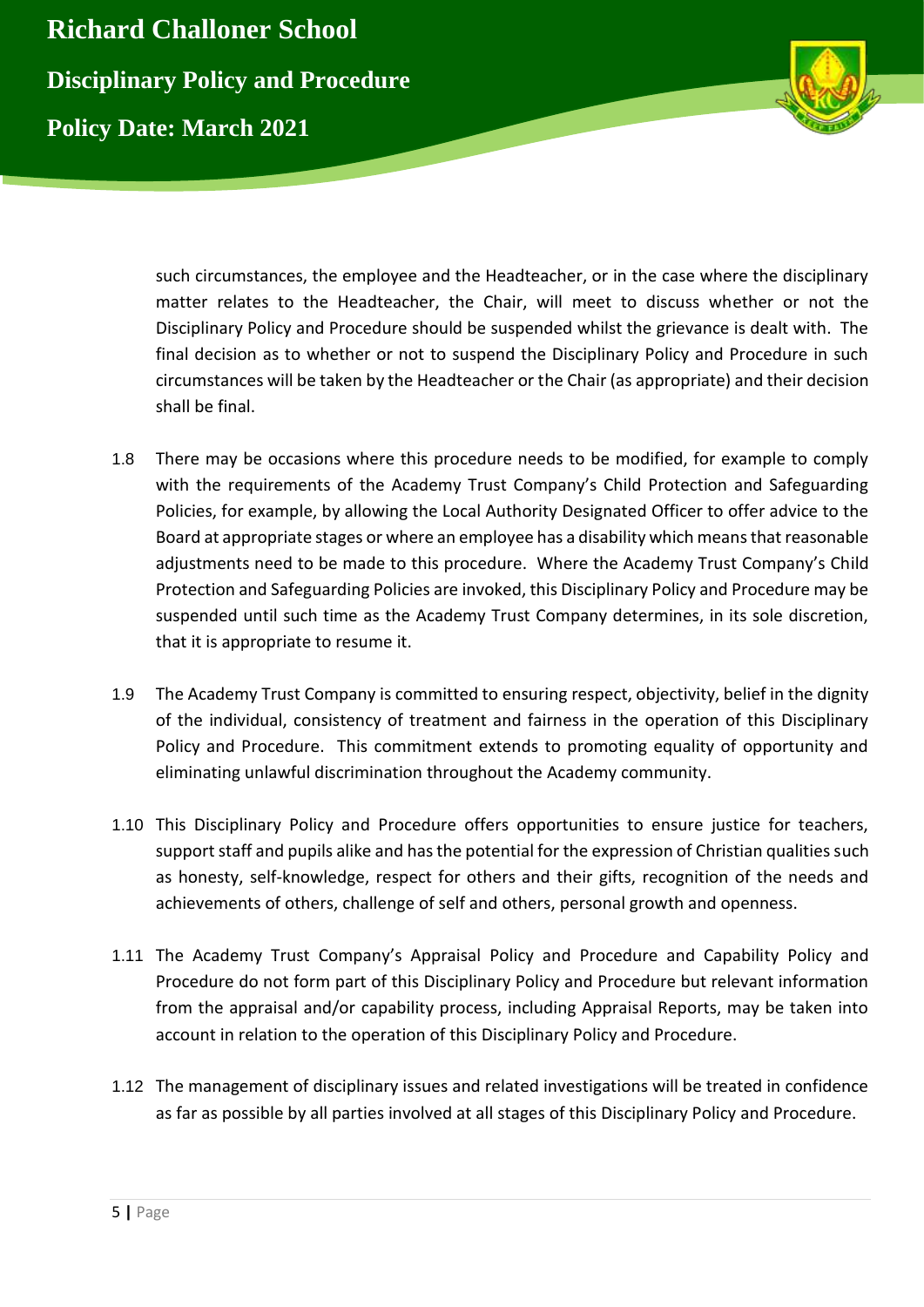

1.13 The Academy Trust Company will maintain records of all interviews and reviews which take place under this Disciplinary Policy and Procedure for a period of up to 12 months or longer where necessary and where there is an applicable lawful basis under the GDPR for extending the retention period. All data and evidence collected is to be shared between all the relevant parties, including the employee, where there is an applicable lawful basis under the provisions of the GDPR.

# **2. INFORMAL ADVICE AND GUIDANCE**

- 2.1 Sometimes potential disciplinary issues can be resolved informally in the workplace. This involves drawing the employee's attention to the perceived unsatisfactory conduct, discussing the situation and agreeing an appropriate way forward including any improvement required.
- 2.2 Your line manager may give you informal advice and guidance at any time about any conduct falling short of the standard expected and in many cases the right word at the right time and in the right way may be all that is needed. Where appropriate, support will be provided by your line manager.
- 2.3 Informal advice and guidance may be provided verbally or in writing but will always be noted in writing on your personnel records. Where informal advice and guidance is provided verbally and noted on your personnel records you will be provided with a copy of the note. The provision of informal advice and guidance may be referred to at a later stage to evidence that an informal approach was attempted and to demonstrate the success or failure of such an approach. Except in exceptional circumstances, records of the provision of informal advice and guidance will not be kept on record for longer than 6 months. The provision of informal advice and guidance is not a disciplinary sanction. Employees have the right to have their response to any informal advice and guidance provided, recorded in writing on their personnel records.
- 2.4 Failure to comply with any informal advice and guidance provided will not, on its own, be used as justification for issuing a higher form of sanction than would otherwise have been imposed under the formal process.
- 2.5 Consideration will be given to any difficulties which an employee may be facing, and the Academy Trust Company will provide reasonable support and assistance to help the employee to overcome them. Such support and assistance may include, where appropriate, the Academy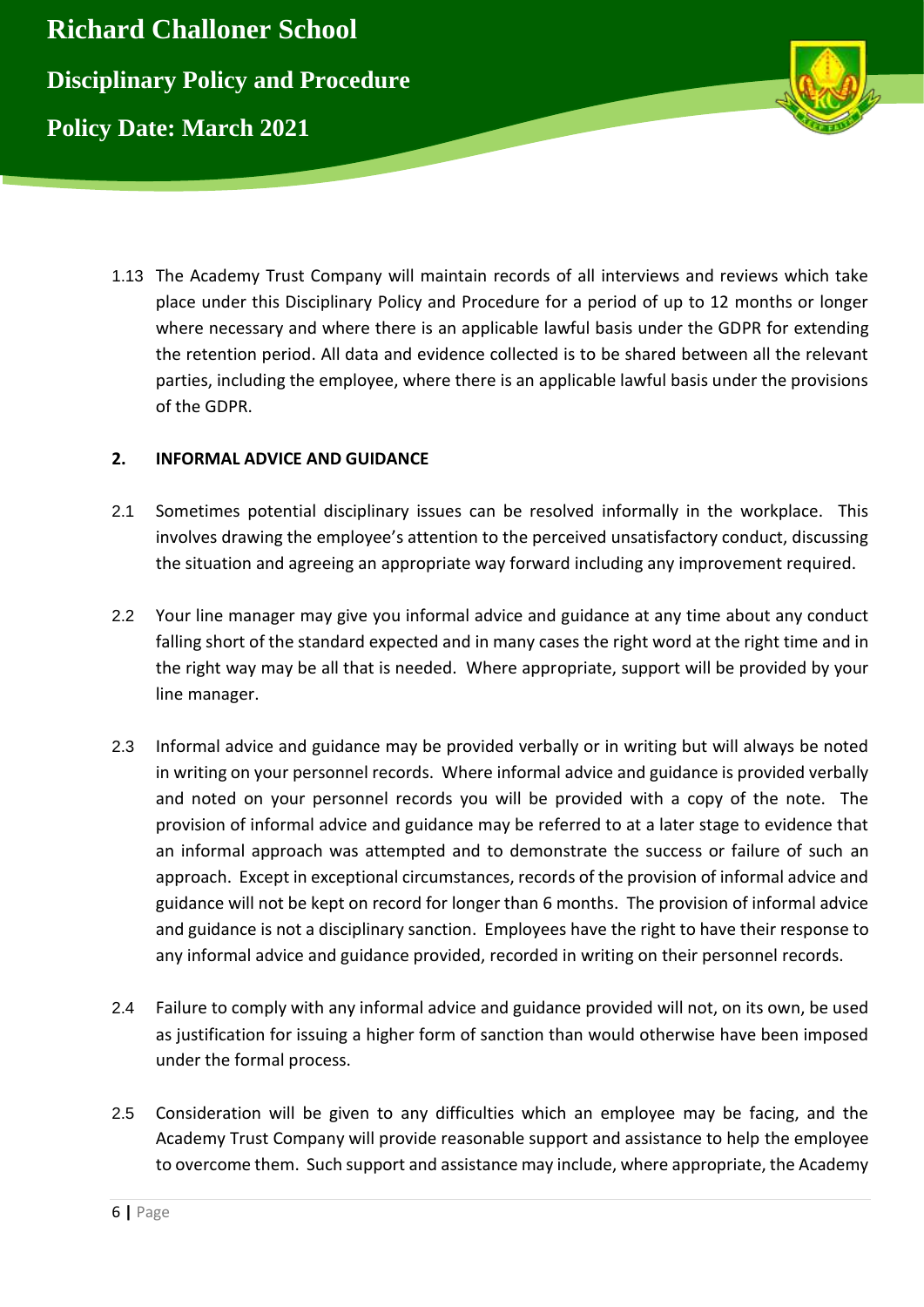



Trust Company seeking appropriate medical or other advice regarding the effective management of any disciplinary issues.

# **3. SUSPENSION**

- 3.1 In cases where the Investigating Manager (as appointed pursuant to Paragraph 4) considers that it is appropriate, the Headteacher, or in the case of a decision regarding the suspension of the Headteacher, the Chair may take the decision to suspend an employee for a period of up to ten Working Days.
- 3.2 Where the circumstances allow, the employee will be given the opportunity to attend a suspension meeting to respond to the recommendation to suspend before a decision is taken to suspend. This response should not be a response to the disciplinary allegations(s) but a response as to whether suspension is appropriate in the circumstances. The employee may be accompanied by a Companion during the suspension meeting, where practicable.
- 3.3 A record will be kept of the determined purpose for the suspension for a period of up to 12 months and of any alternatives to suspension that were considered.
- 3.4 The Headteacher must inform the Chair of the suspension. Where it is the Headteacher who has been suspended, the Chair must inform the Board (excluding any staff Governors if there are any).
- 3.5 The period of suspension referred to in Paragraph 3.1 may be extended, subject to review by the Chair. The reason(s) for extending the suspension along with the length of the extension will be confirmed in writing as soon as is reasonably practicable following a decision to extend being made.
- 3.6 Only the Board may end a suspension.
- 3.7 Notification of suspension should ideally be undertaken in person but may, where the circumstances dictate, be notified to the employee in writing. If notification of suspension is undertaken in person it will be confirmed in writing.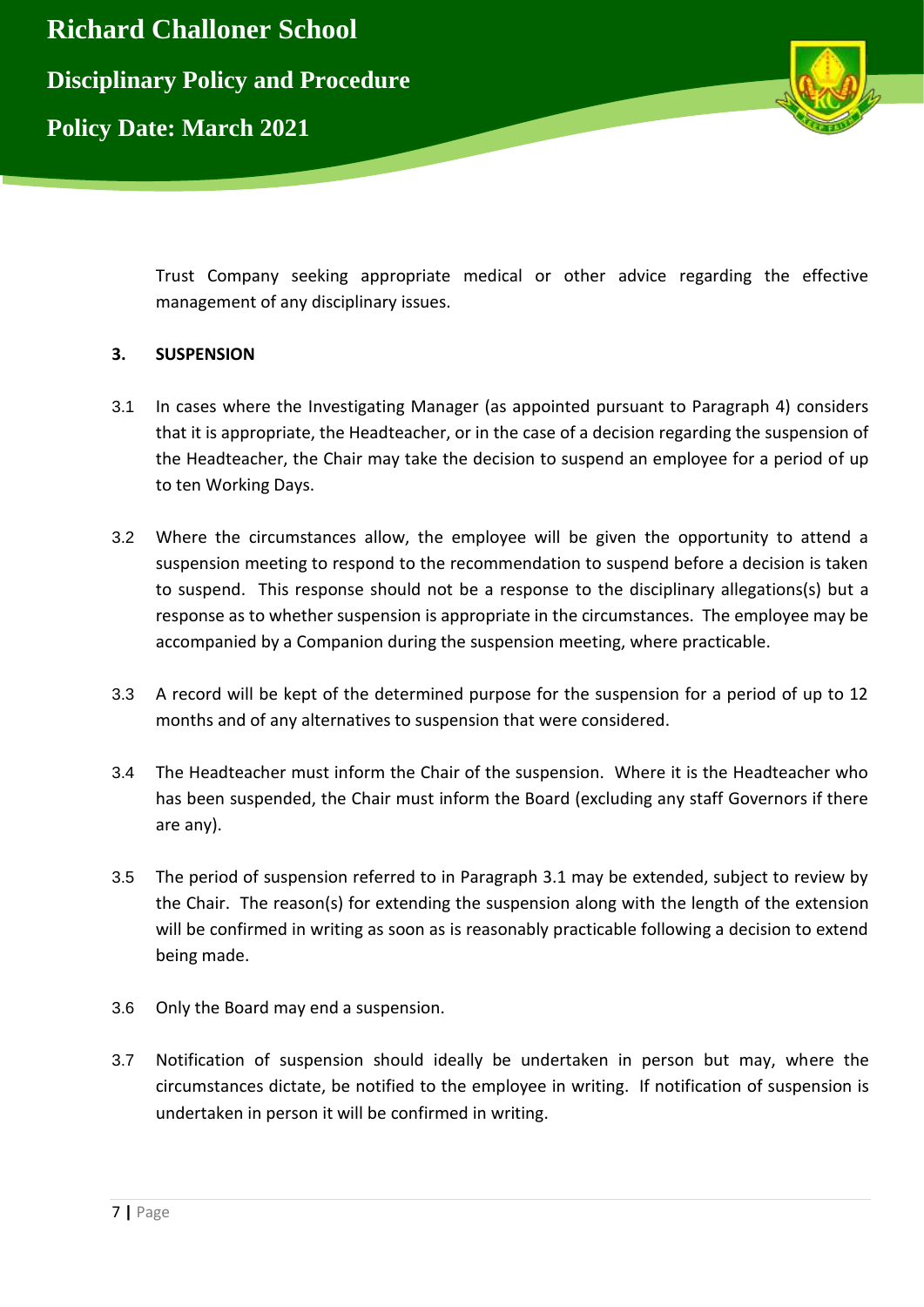

- 3.8 ACAS suggests that suspension may, whilst investigations are carried out, be appropriate where:
- (a) relationships have broken down;
- (b) gross Misconduct is alleged;
- (c) there are reasonable concerns that evidence or witnesses could be prejudiced by the employee's presence during the investigation;
- (d) there are responsibilities to other parties;
- (e) it is necessary for the protection of pupils, staff or property; and/or
- (f) the presence at work of the employee under investigation may be an obstacle to a proper investigation.
- 3.9 Suspension does not constitute a disciplinary sanction. It is a neutral act intended to ensure an effective investigation can take place. You will receive full pay and benefits during any period of suspension (unless you are otherwise absent from work due to sickness or other leave and have exhausted the pay entitlements connected to such absence). Periods of suspension will be as brief as possible and will be kept under review. For periods of suspension lasting 20 Working Days or longer, they will be reviewed at least every 20 Working Days.
- 3.10 During a period of suspension, the Academy may require that you do not:
- (a) attend the Academy at any time (except with the prior agreement of the Headteacher or Chair);
- (b) communicate in any way with parents, pupils, Governors or any other third party connected to the Academy or the Academy Trust Company except:
- i. with the prior written agreement of the Headteacher/Chair; or
- ii. where following an investigation you are called to a formal Disciplinary Meeting, when you may then approach parents, pupils, Governors or any third party connected to the Academy or the Academy Trust Company as potential witnesses but this must be done via the Investigating Manager to avoid any data breach or breach of confidentiality;
- (c) discuss the fact of your suspension or the fact, or nature, of the allegations against you with any member of staff except:
- i. with the prior written agreement of the Headteacher/Chair;
- ii. for communication with your Companion where your Companion is a Trade Union representative;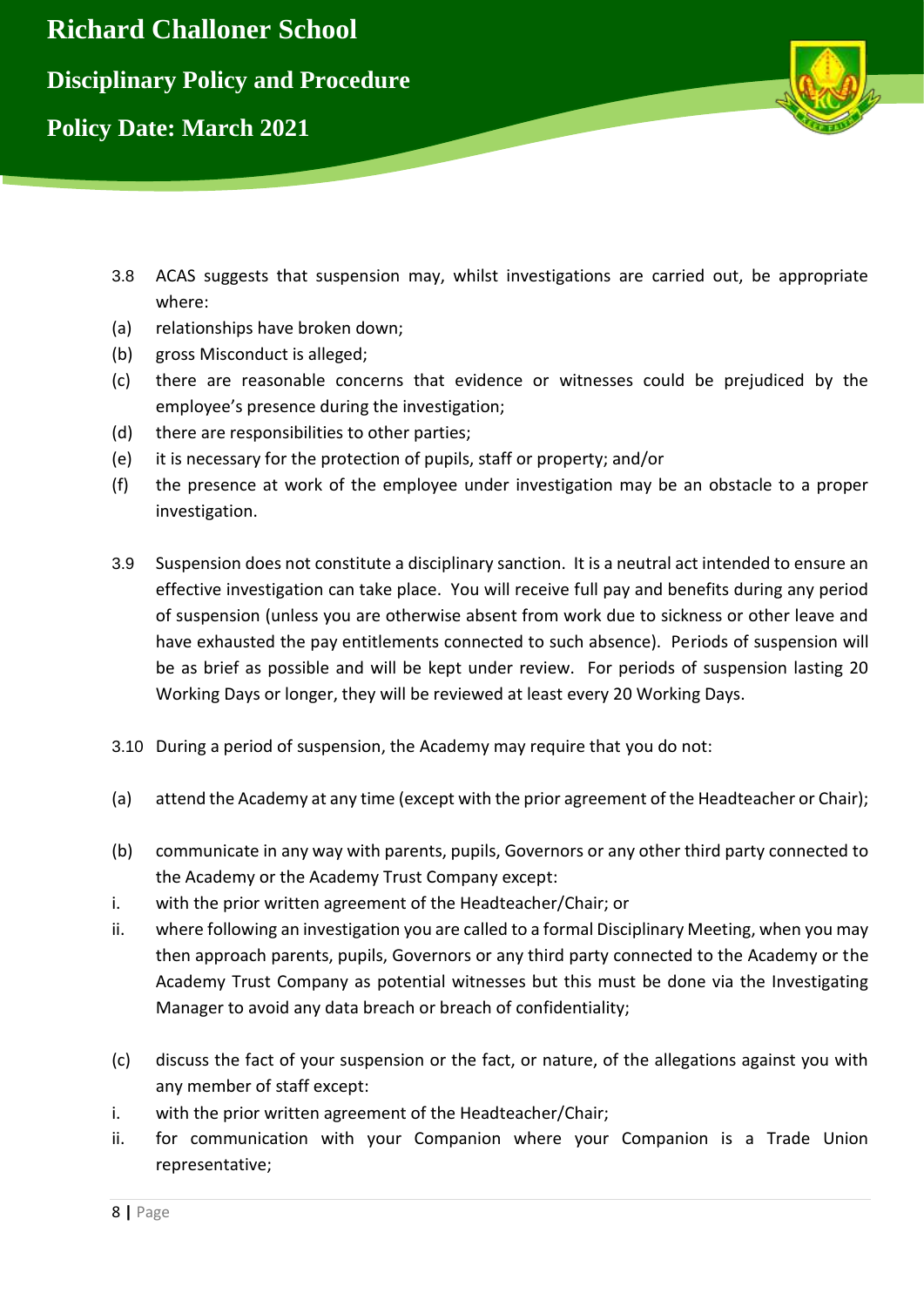

- iii. where you are called to an interview with the Investigating Manager, a Disciplinary Meeting or a suspension meeting, when you approach a Companion who is a colleague; or
- iv. where you are called to a formal Disciplinary Meeting you may approach work colleagues as potential witnesses in support of your case, but this must be done via the Investigating Manager to avoid any data breach or breach of confidentiality.
- 3.11 During periods of suspension, the Academy Trust Company may suspend your access to your email account and to the Managed Learning Environment (MLE)/Virtual Learning Environment (VLE).
- 3.12 During periods of suspension, the Academy Trust Company may take such steps as are necessary to cover your workload.
- 3.13 During any period of suspension your contractual duties to the Academy and to Academy Trust Company (whether express or implied) remain in force and enforceable.
- 3.14 During periods of suspension, the Headteacher, or where it is the Headteacher who has been suspended, the Chair, will appoint an appropriate member of staff, or in the case of the suspension of the Headteacher, a member of the Board, to act as a point of contact for you. This individual will not be able to discuss the disciplinary issue with you, but will be responsible for keeping you informed of any relevant workplace developments and maintaining your relationship with the Academy.

# **4. INVESTIGATING, DISCIPLINARY AND APPEAL MANAGERS**

4.1 The table below sets out the persons to be appointed throughout the stages of the disciplinary procedure depending on the person who is the subject of the disciplinary proceedings: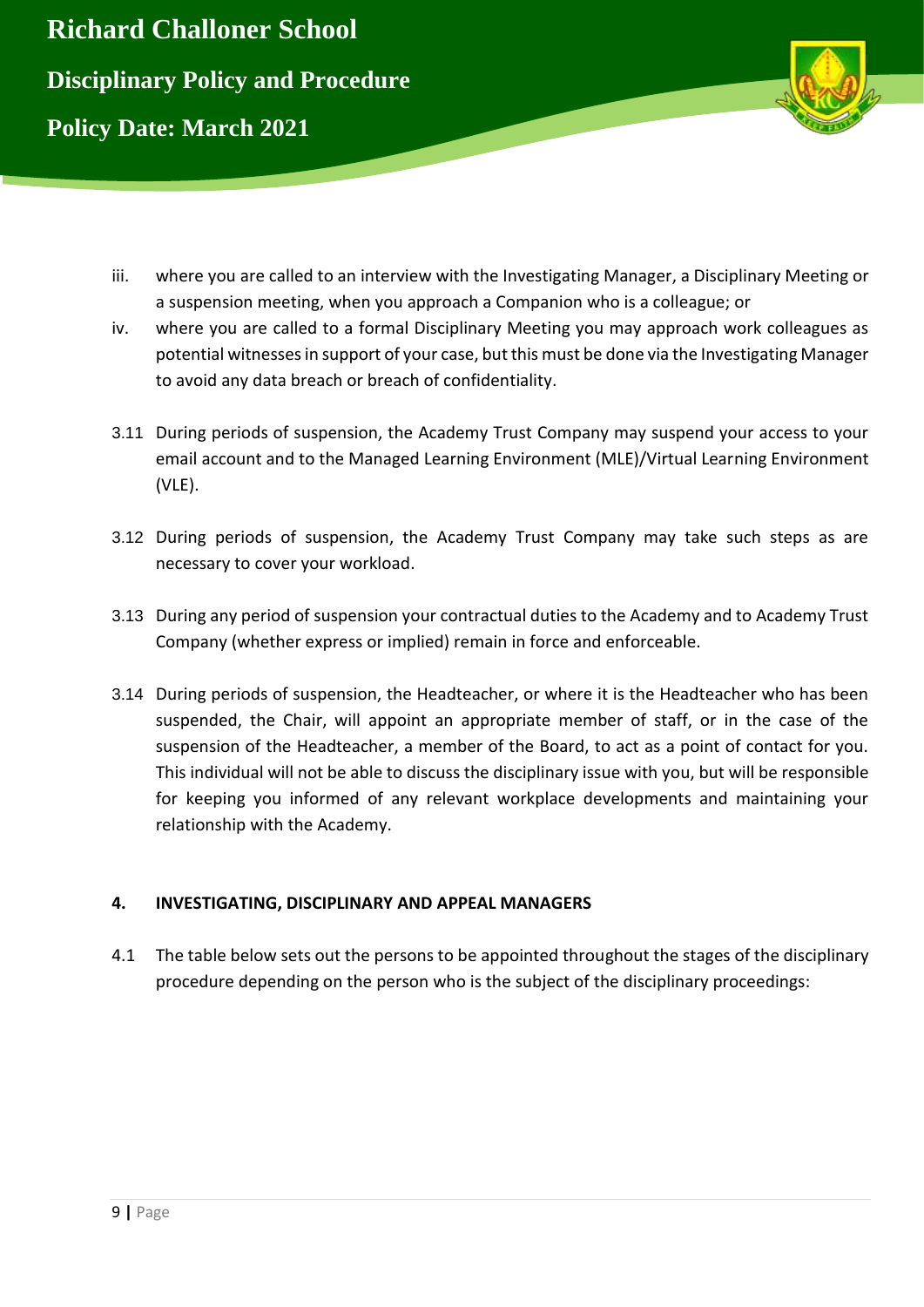

| <b>Employee Level</b>                                                 | <b>Investigating</b><br><b>Manager</b>                                                            | <b>Disciplinary</b><br><b>Manager</b>                                 | <b>Appeal</b><br><b>Manager</b>                                     |
|-----------------------------------------------------------------------|---------------------------------------------------------------------------------------------------|-----------------------------------------------------------------------|---------------------------------------------------------------------|
| Headteacher                                                           | Chair or a<br>Foundation<br>Governor (other<br>than the Vice-<br>Chair) appointed<br>by the Chair | Governors'<br>Disciplinary<br>Panel<br>appointed by<br>the Vice-Chair | Governors'<br><b>Appeal Panel</b><br>appointed by<br>the Vice-Chair |
| Other<br>Leadership<br>Spine and<br><b>School Business</b><br>Manager | Headteacher                                                                                       | Governors'<br>Disciplinary<br>Panel<br>appointed by<br>the Chair      | Governors'<br><b>Appeal Panel</b><br>appointed by<br>the Vice-Chair |
| <b>Other Teaching</b><br><b>Staff</b>                                 | Headteacher or a<br>sufficiently senior<br>member of staff<br>appointed by the<br>Headteacher     | Governors'<br>Disciplinary<br>Panel<br>appointed by<br>the Chair      | Governors'<br><b>Appeal Panel</b><br>appointed by<br>the Chair      |
| <b>Other Support</b><br><b>Staff</b>                                  | Headteacher or a<br>sufficiently senior<br>member of staff<br>appointed by the<br>Headteacher     | Governors'<br>Disciplinary<br>Panel<br>appointed by<br>the Chair      | Governors'<br><b>Appeal Panel</b><br>appointed by<br>the Chair      |

4.2 In cases relating to any alleged gross Misconduct that would bring the Academy and/or the Academy Trust Company into disrepute, particularly in relation to its religious character, the Chair may act as Investigating Manager regardless of the level of the employee. Decisions as to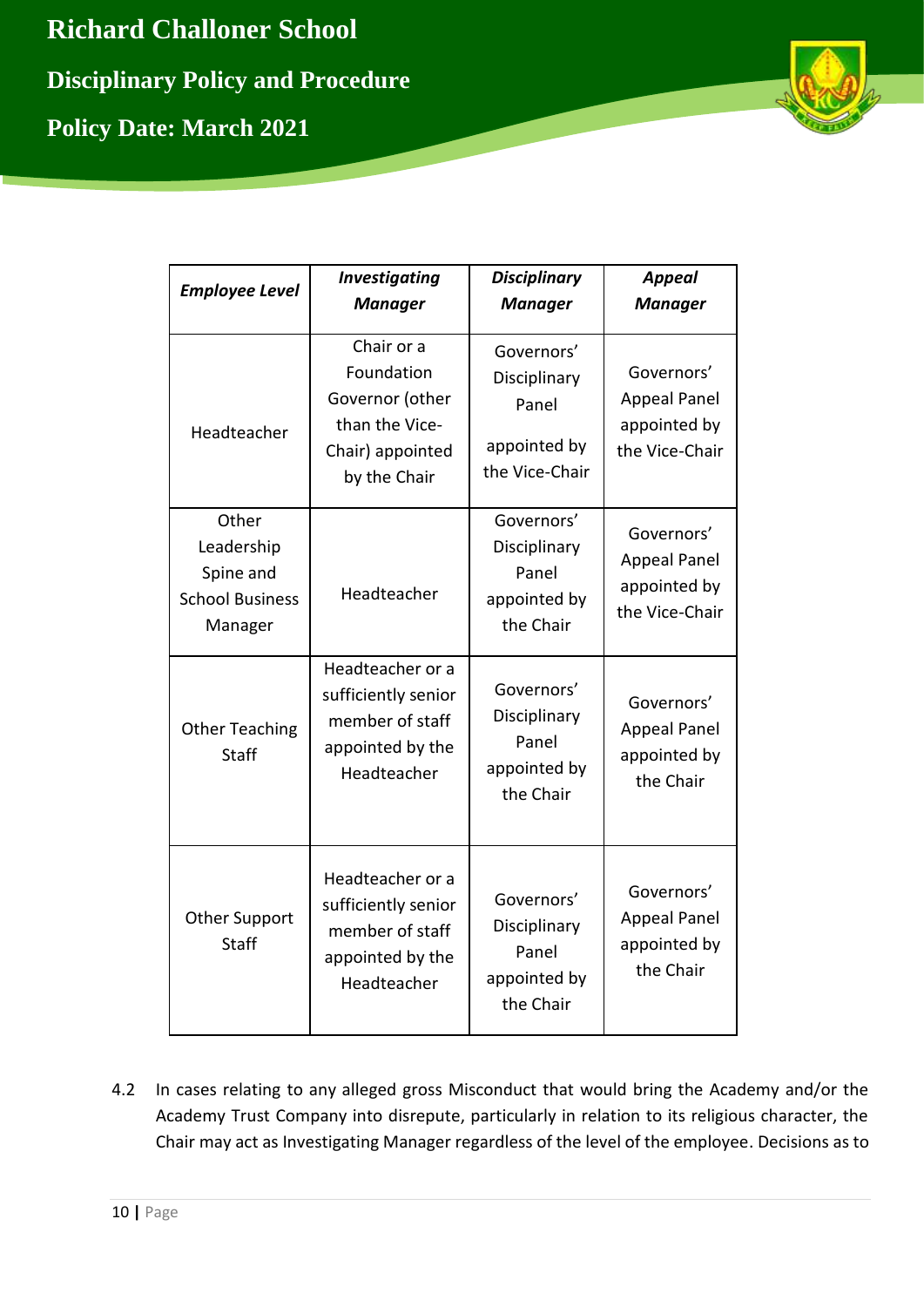

whether the Chair should act in these circumstances will be made by the Chair, whose decision shall be final.

# **5. FORMAL PROCESS**

# 5.1 **Step 1 - Investigation**

- 5.1.1 The Investigating Manager will conduct an investigation into the alleged Misconduct in a timely manner. The Investigating Manager should not have any previous involvement in the matter.
- 5.1.2 The Investigating Manager may appoint any other person from within the Academy and/or the Academy Trust Company or an external third party to assist in the investigation.
- 5.1.3 The Investigating Manager will notify you in writing of the fact of the investigation, the allegations made, the terms of reference for the investigation and they will provide you with a copy of this Disciplinary Policy and Procedure. The investigation will include a face to face interview with you apart from in exceptional circumstances. In the event of a face-to-face interview you will be notified at least 5 Working Days beforehand. You may, if you wish, provide a written statement or response to the Investigating Manager.
- 5.1.4 You are required to co-operate fully with the Investigating Manager to ensure that the investigation can be completed as swiftly and thoroughly as possible and, in any event, within a reasonable timeframe.
- 5.1.5 At the conclusion of the investigation, the Investigating Manager will produce an Investigation Report setting out, in detail, the allegations made in respect of your conduct, the evidence considered and a recommendation that either:
- (a) a Disciplinary Manager be appointed and a Disciplinary Meeting be convened in accordance with Step 2 below; or
- (b) there is insufficient evidence to support the allegations of Misconduct to proceed in accordance with Step 2 below and no further action will be taken under this Disciplinary Policy and Procedure; or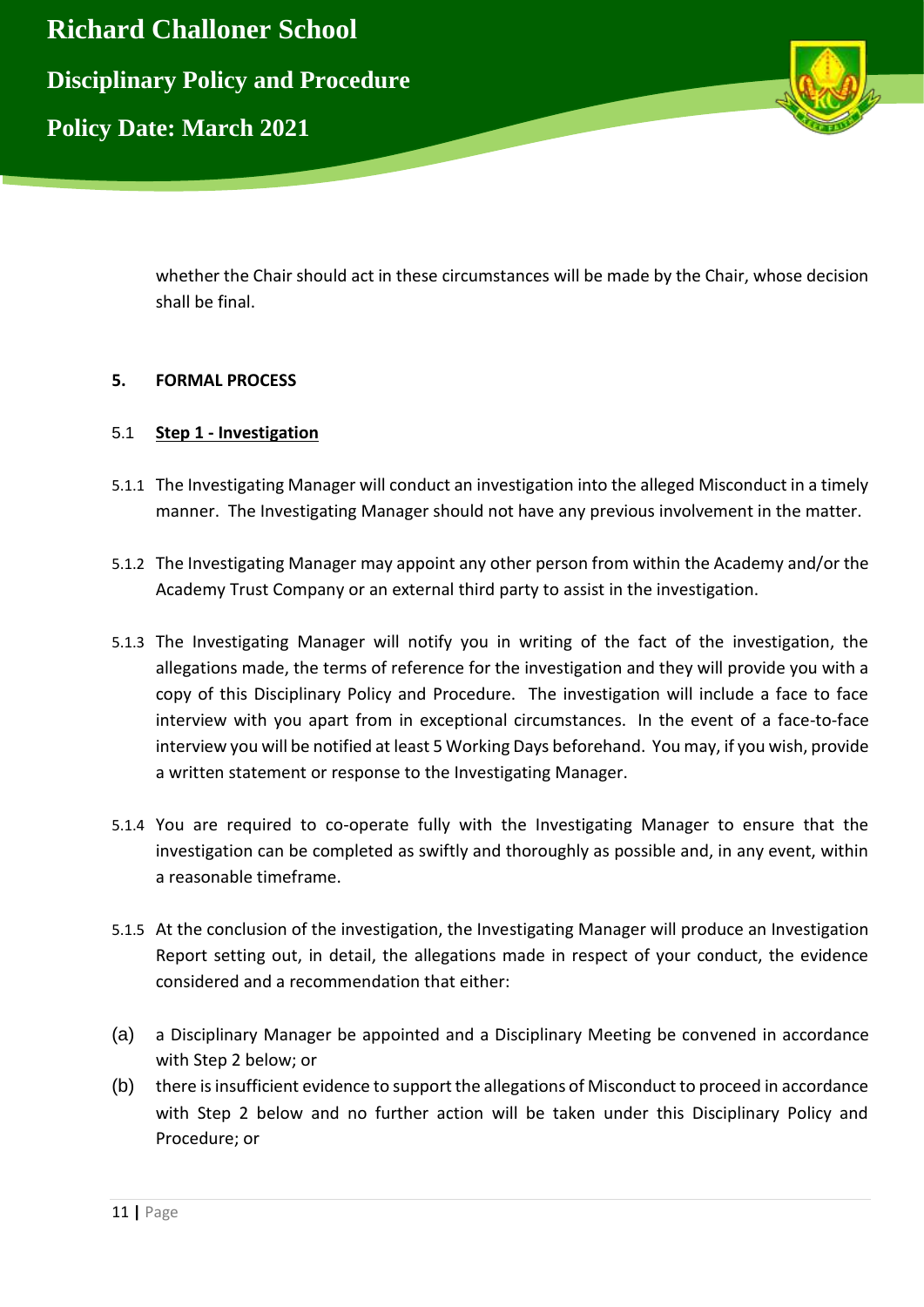

- (c) a Disciplinary Meeting is not required despite evidence to support the allegations of Misconduct, but informal advice and guidance should be issued to you in accordance with the provisions of Paragraph 2 of this Disciplinary Policy and Procedure;
- (d) there is no case to answer.
- 5.1.6 In all circumstances, you will be sent a copy of the Investigation Report as soon as is reasonably practicable following the end of the investigation. As a guide, from the time the Investigating Manager begins their investigation, the Investigation Report will normally be produced within 15 Working Days where the matter is straightforward. For allegations of gross Misconduct and more complex cases, the Investigation Report should be produced within 20 Working Days. In very complex or exceptional circumstances, a reasonable timescale will be determined by the Investigating Manager and will be notified to you in writing.

# 5.2 **Step 2 – Disciplinary Meeting**

- 5.2.1 If the Investigation Report contains a recommendation that you must attend a formal disciplinary meeting ("the Disciplinary Meeting") with the Disciplinary Manager appointed, the Investigating Manager will write a letter to you inviting you to the Disciplinary Meeting. Such letter will be sent within 5 Working Days of you being provided with the Investigation Report. If dismissal is a possible outcome this will be stated in the Investigating Manager's letter. The letter shall state that any documentation you wish to rely on must be submitted at least 2 Working Days in advance of the Disciplinary Meeting.
- 5.2.2 The Disciplinary Meeting shall take place at least 5 Working Days after the date of the Investigating Manager's letter sent to you in accordance with Paragraph 5.2.1 above. Appendix A sets out details of the process that will be followed in any Disciplinary Meeting.
- 5.2.3 In advance of, and at the Disciplinary Meeting, the Disciplinary Manager shall consider:
- (a) evidence presented in support of the allegations of Misconduct against you;
- (b) evidence presented in defence of the allegations of Misconduct against you; and
- (c) where Misconduct is admitted, whether in whole or in part, any evidence you have in Mitigation.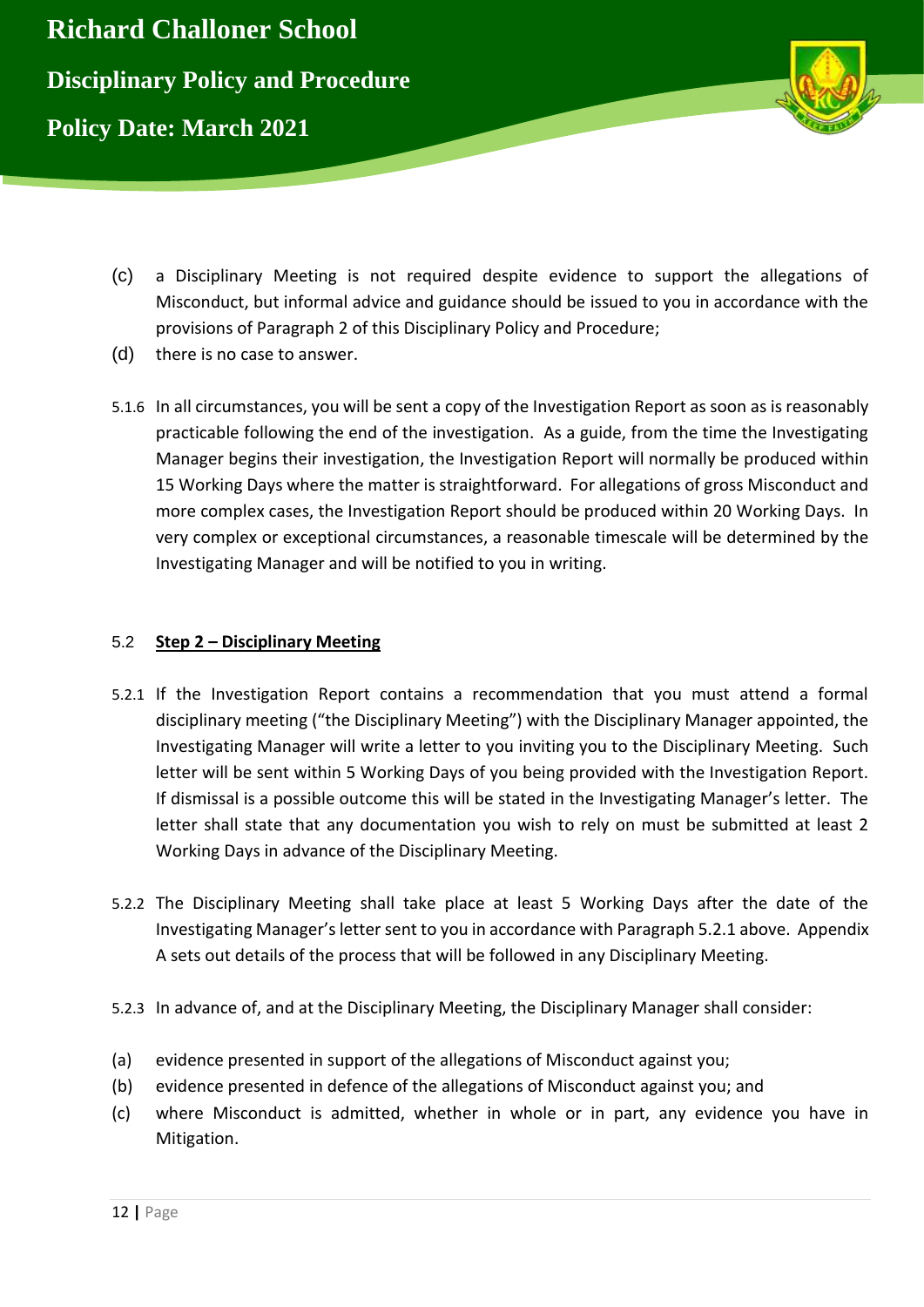

- 5.2.4 The Disciplinary Manager may adjourn the Disciplinary Meeting (for a period of up to 15 Working Days) to allow for further investigations in the light of your evidence or any other matter that may arise during the meeting and will reconvene the Disciplinary Meeting to give you an opportunity to comment on any further evidence produced by further investigations. You will be provided with at least 5 Working Days written notice of any reconvened Disciplinary Meeting.
- 5.2.5 Written or oral evidence can be presented at a Disciplinary Meeting. If written evidence is to be relied upon, you will be provided with it prior to the Disciplinary Meeting and you will be given a reasonable opportunity to comment on it during the Disciplinary Meeting if you attend the meeting. If you do not attend the Disciplinary Meeting, you will be given an opportunity to provide written responses to any written evidence presented.
- 5.2.6 If oral evidence is heard at the Disciplinary Meeting, you will be given an opportunity to comment on it either by (a) attending the Disciplinary Meeting or (b) reviewing the notes of that oral evidence after the Disciplinary Meeting (if you were not present at the Disciplinary Meeting when such oral evidence was given). In the event of (b) you must provide any response to the notes of the oral evidence within 5 Working Days of being provided with the same.
- 5.2.7 Once all the evidence has been considered, the Disciplinary Manager will confirm the outcome of the Disciplinary Meeting in writing to you within 5 Working Days of the date of the Disciplinary Meeting or any adjourned Disciplinary Meeting, or receipt of your responses to the notes of the oral evidence provided to you in accordance with Paragraph 5.2.6 above (as appropriate) ("the Disciplinary Decision Letter"). The potential outcomes of a Disciplinary Meeting are as follows:
- (a) the imposition of a formal disciplinary sanction in accordance with Paragraph 6; or
- (b) that, on balance, there is insufficient evidence to substantiate the allegations made against you and so the disciplinary proceedings will be terminated and no further action will be taken under this Disciplinary Policy and Procedure; or
- (c) a formal disciplinary sanction is not required despite evidence to support the allegations of Misconduct, but informal advice and guidance should be issued to you in accordance with the provisions of Paragraph 2 of this Disciplinary Policy and Procedure; or
- (d) there is no case to answer.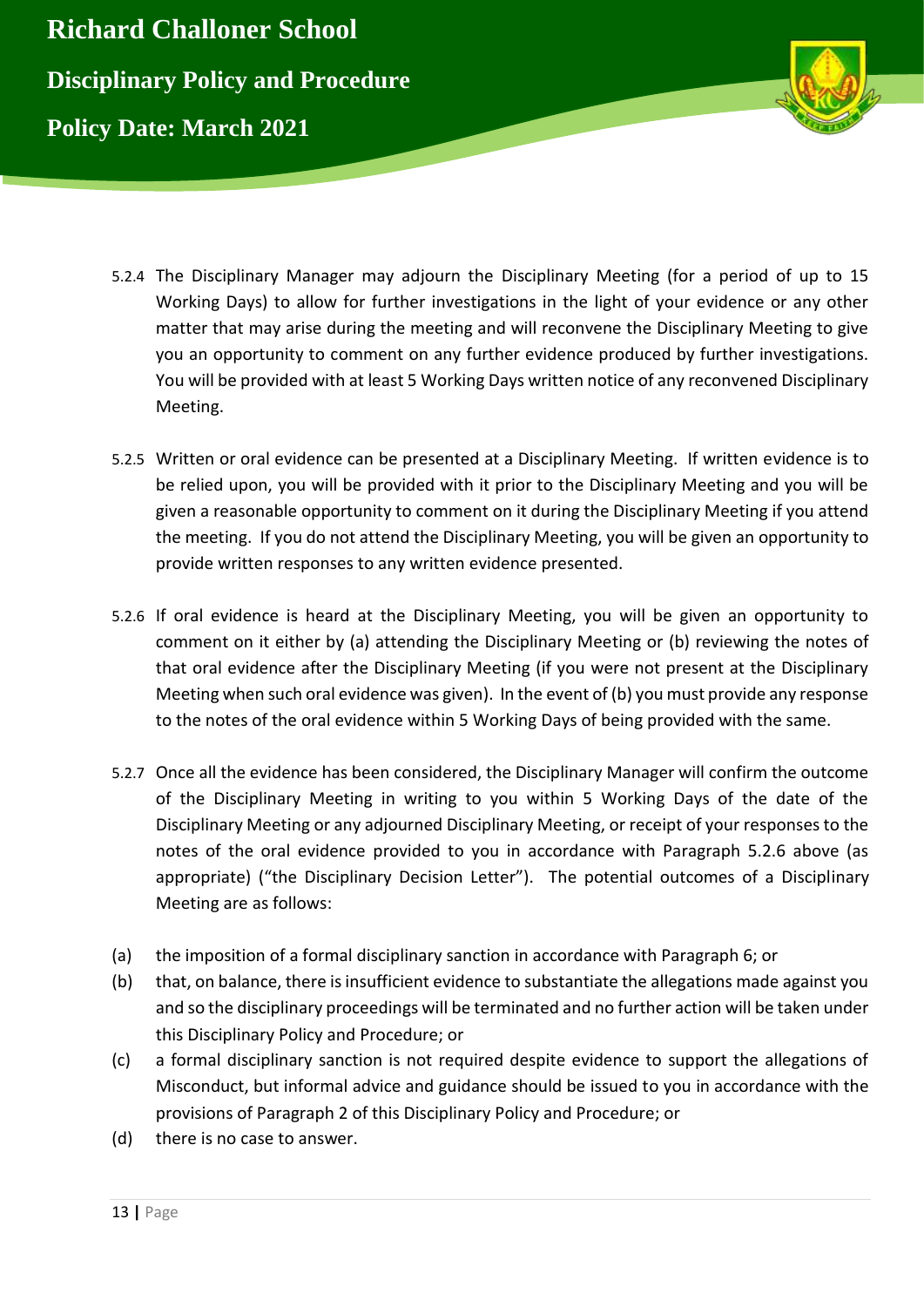



# 5.3 **Step 3 – Appeal**

- 5.3.1 In the event that you are dissatisfied with the decision of the Disciplinary Manager as set out in the Disciplinary Decision Letter, you can appeal to the Appeal Manager provided that you do so in writing to the Clerk within 10 Working Days of the date of the Disciplinary Decision Letter.
- 5.3.2 Your appeal letter must clearly set out the grounds of your appeal. Your appeal may either be a review of any formal disciplinary sanction imposed or a re-hearing of the case and the Appeal Manager will determine whether your appeal is a review or a re-hearing based on the content of your appeal letter. The decision of the Appeal Manager in this regard will be final. When preparing your appeal letter, you may wish to consider the following grounds:
	- (a) that the action taken was unfair;
	- (b) that this disciplinary policy and procedure was applied defectively or unfairly;
	- (c) that new evidence has come to light which was not available when the relevant decision was made by the Investigating Manager or Disciplinary Manager;
	- (d) that the sanction was overly harsh in all the circumstances.
- 5.3.3 The Appeal Meeting will normally be held within 20 Working Days of your appeal letter being received by the Clerk. You will be given at least 5 Working Days' notice of the Appeal Meeting.
- 5.3.4 The Appeal Manager may consider any new evidence produced by you which was not available to the Disciplinary Manager.
- 5.3.5 The Appeal Manager may only consider new evidence produced by the Disciplinary Manager if it touches upon your reliability in relation to evidence you have already given or if it rebuts any new evidence produced, or any assertions made, by you in your grounds of appeal.
- 5.3.6 Written or oral evidence can be presented at an Appeal Meeting. If written evidence is to be relied upon, you will be provided with it prior to the Appeal Meeting and you will be given a reasonable opportunity to comment on it during the Appeal Meeting if you attend the meeting. If you do not attend the Appeal Meeting, you will be given an opportunity to provide written responses to any written evidence presented.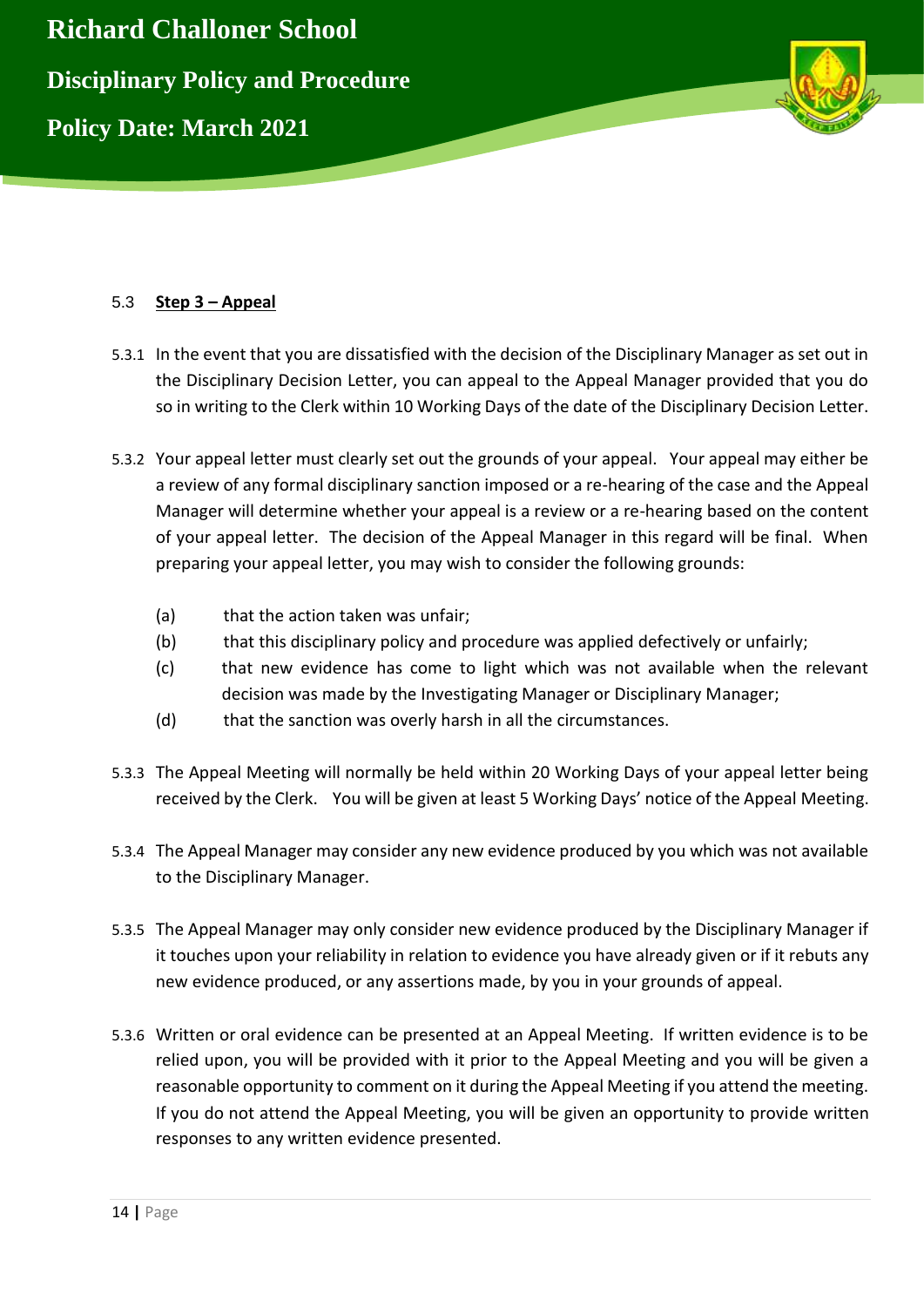

- 5.3.7 If oral evidence is heard, you will be given an opportunity to comment on it either by (a) attending the Appeal Meeting or (b) reviewing the notes of that oral evidence after the Appeal Meeting (if you were not present at the Appeal Meeting where such oral evidence was given). In the event of (b) you must provide any response to the notes of the oral evidence within 5 Working Days of being provided with the same. The Appeal Manager will consider all of the evidence provided in order to determine whether the relevant decision was fair and reasonable.
- 5.3.8 The Appeal Manager will confirm the outcome of the Appeal Meeting in writing to you within 5 Working Days of the date of the Appeal Meeting, or receipt of your responses to the notes of the oral evidence provided to you in accordance with Paragraph 5.3.7 above (as appropriate). The decision of the Appeal Manager is final and there will be no further right of appeal. The potential outcomes of the Appeal Meeting are that:
- (a) the Appeal Manager may uphold the decision of the Disciplinary Manager and any formal disciplinary sanction imposed by the Disciplinary Manager will be upheld; or
- (b) the Appeal Manager may uphold your appeal and overturn the decision of the Disciplinary Manager and any formal sanction imposed by the Disciplinary Manager will be overturned and/or
- (c) the Appeal Manager may impose a lesser formal disciplinary sanction to that imposed by the Disciplinary Manager.

# **6. FORMAL SANCTIONS**

The Disciplinary Manager (and Appeal Manager where appropriate) may impose the following sanctions:

# 6.1 A First Written Warning

6.1.1 A First Written Warning will remain live for **6** months from the date of the First Written Warning.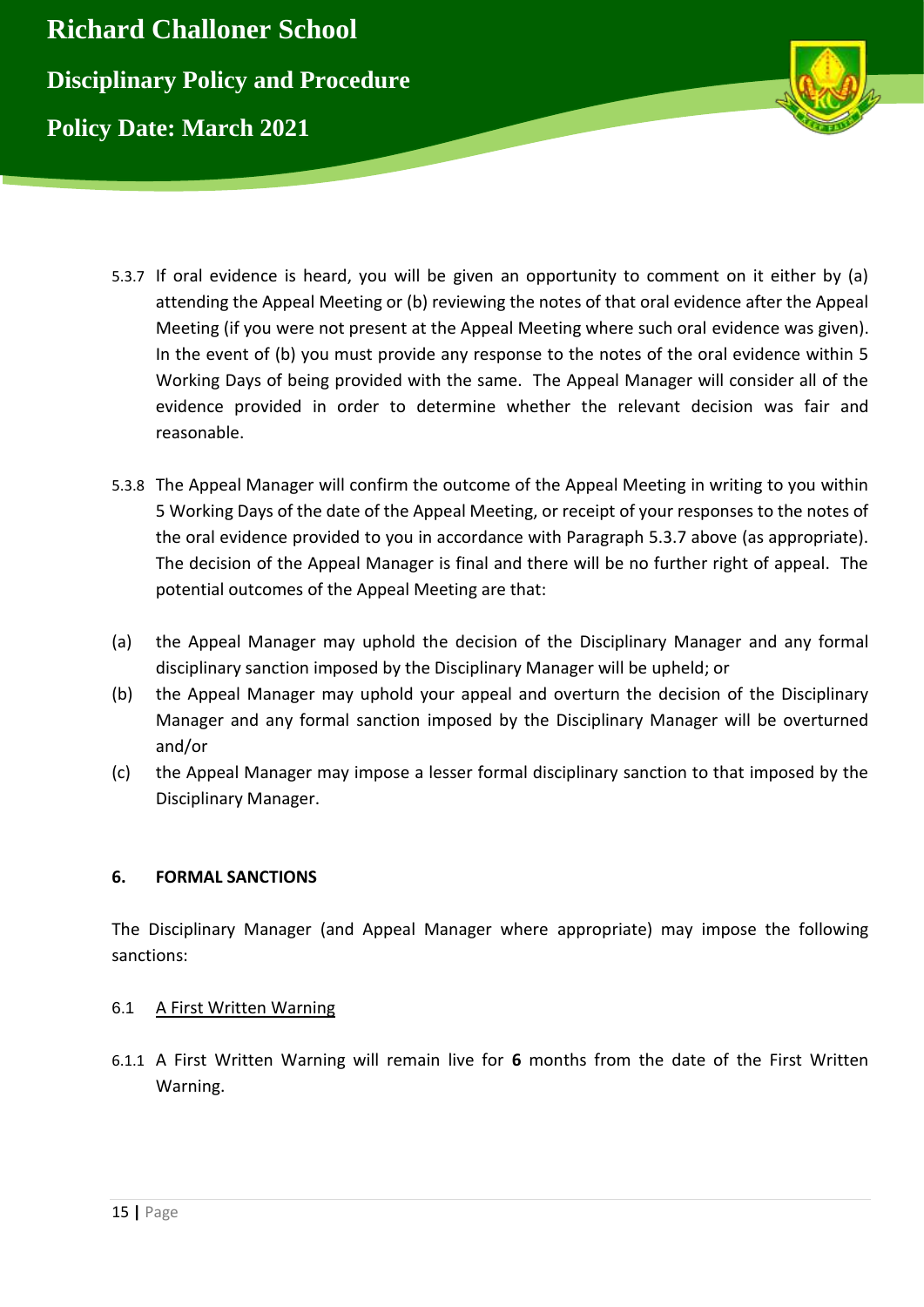

- 6.1.2 For a first disciplinary offence (ignoring any informal advice and guidance), a First Written Warning will be the normal response unless the Misconduct is serious as set out in Paragraph 6.2.3 below.
- 6.1.3 A First Written Warning will set out the nature of the Misconduct and the change in behaviour needed (with a suitable timescale).

#### 6.2 A Final Written Warning

- 6.2.1 A Final Written Warning will remain live for **12** months from the date of the Final Written Warning.
- 6.2.2 A Final Written Warning will normally be given for a second disciplinary offence committed or discovered during the currency of a live First Written Warning (even if that First Written Warning related to a different type of Misconduct, if appropriate in the circumstances).
- 6.2.3 A Final Written Warning can be given for serious Misconduct regardless of previous disciplinary history if the conduct is sufficiently serious.
- 6.2.4 A Final Written Warning will set out the nature of the Misconduct and the change in behaviour needed (with a suitable timescale). A Final Written Warning will also confirm the consequences of further Misconduct.

#### 6.3 Dismissal on notice

- 6.3.1 Dismissal on contractual notice may be given for a disciplinary offence (other than an act of gross Misconduct) committed or discovered during the currency of a live Final Written Warning (even if the Final Written Warning related to a different type of Misconduct, if appropriate in the circumstances).
- 6.3.2 For the avoidance of doubt the notice period commences immediately and does not await the outcome of any appeal.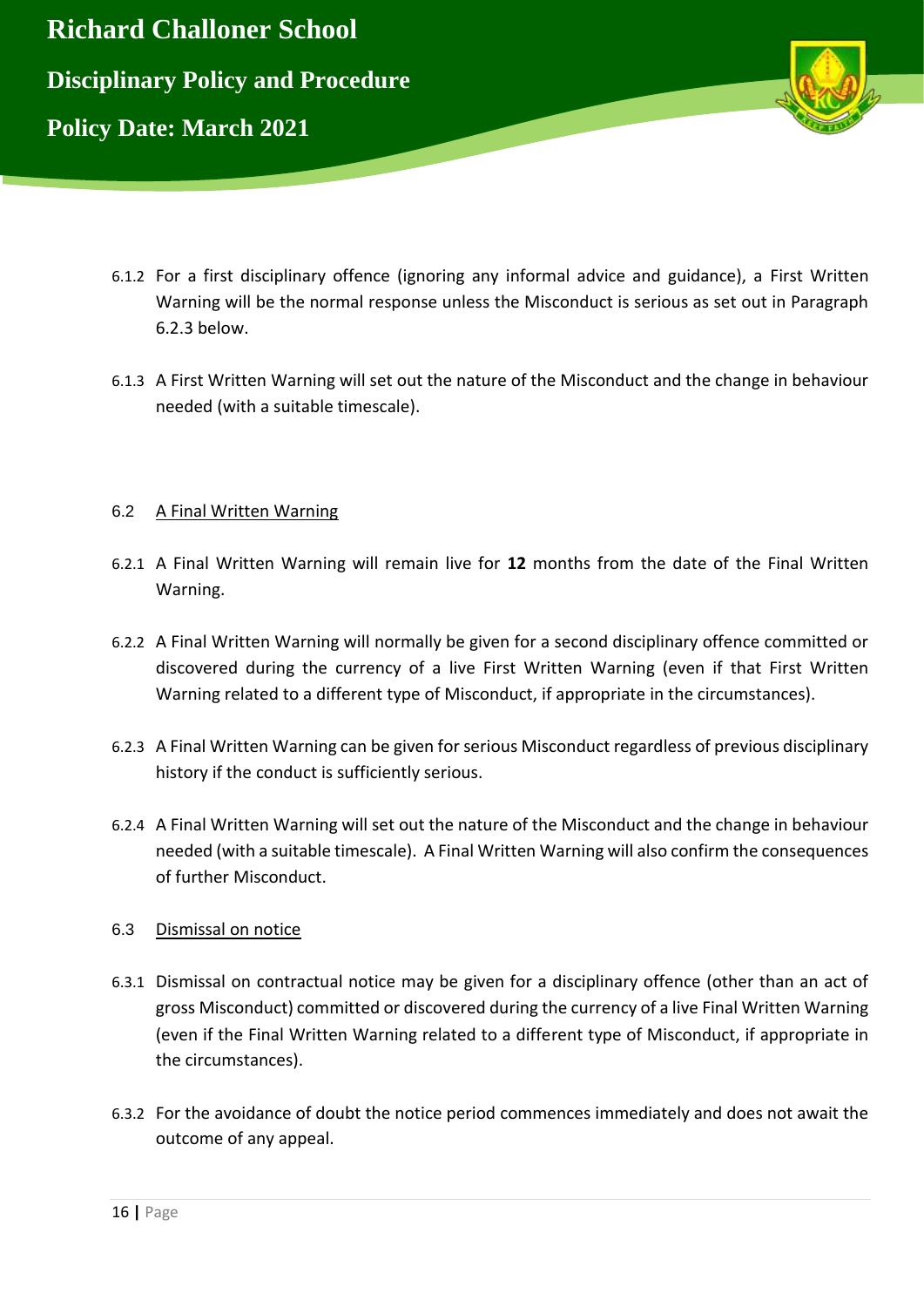

6.3.3 In the event that your employment is terminated in accordance with this Paragraph 6.3:

- (a) if your contract of employment contains a garden leave clause the Board may exercise that clause so that you are not required to attend the Academy during the notice period but remain employed and so bound by the terms of your contract of employment until the expiry of the notice period; or
- (b) if your contract of employment contains a payment in lieu of notice clause the Board may exercise that clause to bring your contract to an end with immediate effect.
- 6.4 Dismissal without notice or termination payment
- 6.4.1 Dismissal without notice or termination payment (also known as Summary Dismissal) will only occur if you have committed an act of gross Misconduct or otherwise have destroyed the trust and confidence required between an employee and their employer, in this case between you and the Academy Trust Company. For the avoidance of doubt, where appropriate, dismissal without notice or termination payment may occur regardless of previous disciplinary history.
- 6.4.2 For the avoidance of doubt your dismissal takes effect immediately and does not await the outcome of any appeal.
- 6.4.3 The following is a **non-exhaustive** list of matters which the Academy Trust Company considers may amount to gross Misconduct:
- (a) Conduct incompatible with, or prejudicial to, the religious character of the Academy Trust Company and/or the Academy or the precepts or tenets of the Catholic Church.
- (b) Conduct that is likely to bring the Academy Trust Company and/or the Academy or the Church into disrepute
- (c) Conduct giving rise to any Child Protection issue including, but not limited to, a change in your DBS status during the course of your employment
- (d) Failure to disclose your DBS status/submit to a DBS check where requested to do so by the Headteacher and/or the Academy Trust Company
- (e) A serious breach of any relevant code of conduct or professional standards
- (f) Theft of any property
- (g) Malicious or wilful damage to any property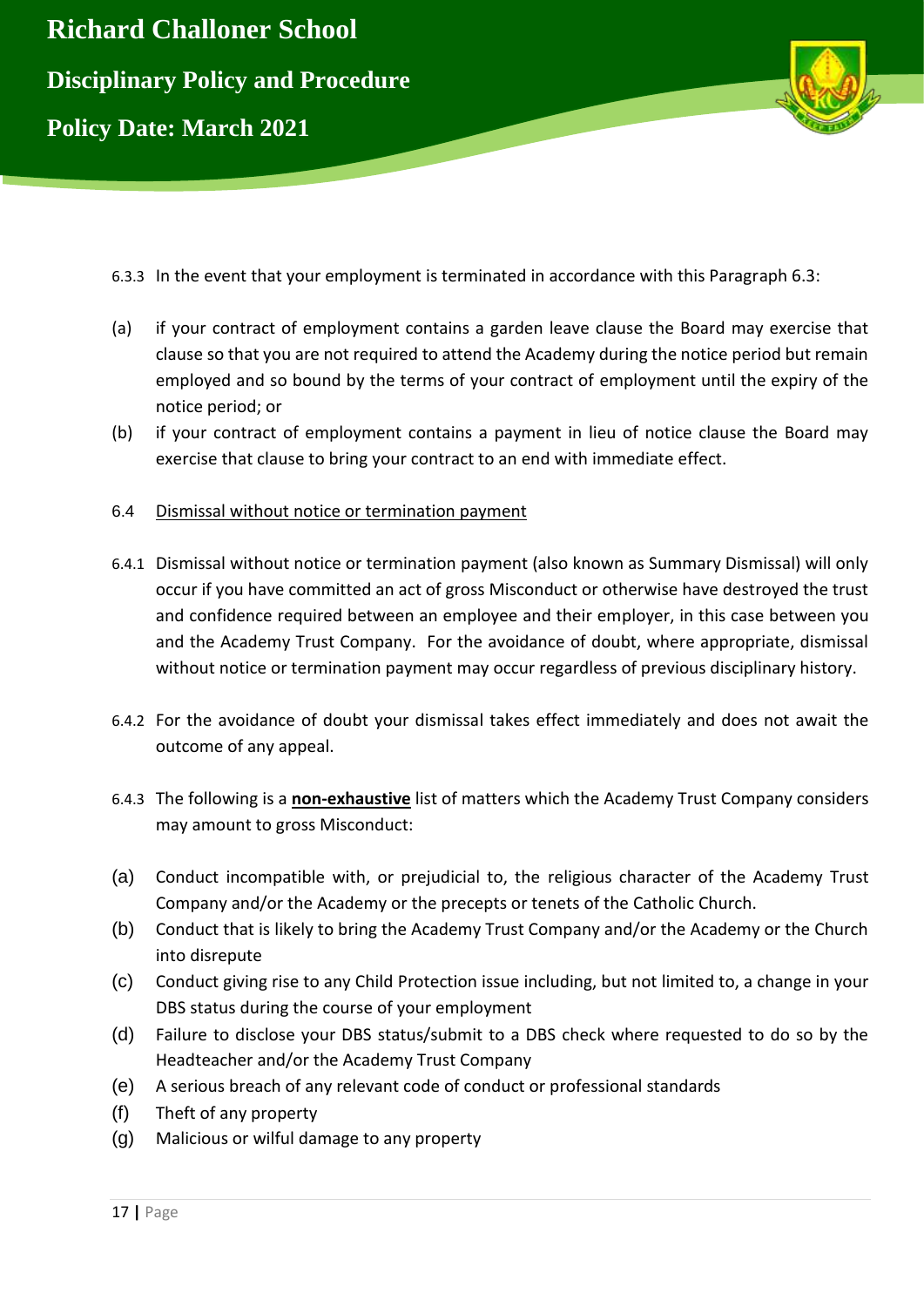

- (h) Knowingly or recklessly falsifying, or knowingly or recklessly causing falsification of, any documents whether for personal gain or not
- (i) Ordering any goods or services on behalf of the Academy Trust Company and/or the Academy from a supplier in which you or a relative have a personal interest (whether financial or not) without declaring that interest and without the permission of the Board
- (j) Dishonesty
- (k) Violence to any person
- (l) Unlawfully restraining a pupil
- (m) Abusive, threatening or offensive language or behaviour to any person
- (n) Discrimination or harassment
- (o) Bullying
- (p) Disclosing the contents of any live examination paper or assessment in advance to any pupil or parent
- (q) Concealing any actual or attempted cheating by any pupil or colleague, including participating in or concealing any actual or attempted exam misconduct
- (r) Attending work or undertaking duties whilst under the influence of alcohol or unlawful substances
- (s) Misuse of the Academy Trust Company's and/or the Academy's ICT (including internet and email access and breaches of the Academy Trust Company's social networking policy) to view or distribute obscene, pornographic, defamatory or otherwise unacceptable material
- (t) Supplying your personal contact details to a pupil without express authorisation from the Headteacher
- (u) Interacting with a pupil online out of school hours other than through the Managed Learning Environment
- (v) Making any sexual or romantic contact with any pupil whatever the age of the pupil
- (w) Breaching the confidentiality or data protection obligations surrounding the Academy Trust Company, the Academy, a parent, pupil, colleague, or Governor
- (x) Covert recording of any meetings without the knowledge or consent of all persons present
- (y) Serious breach of health and safety procedures
- (z) Serious negligence (whether or not leading to any actual loss)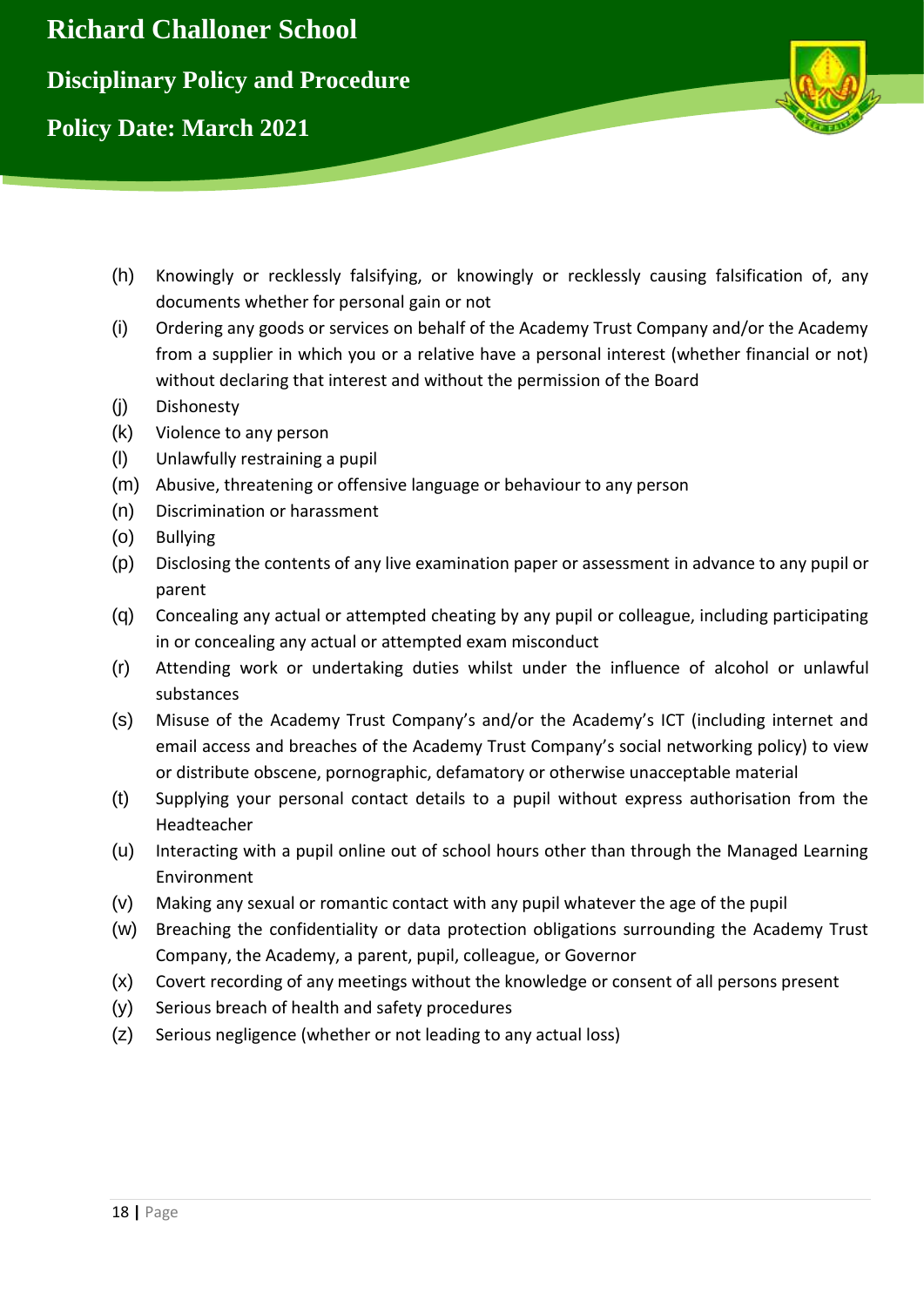

- (AA) Criminal activity during the course of employment
- (BB) Making a false, malicious or vexatious allegation against the Academy Trust Company, the Academy, a parent, pupil, colleague, or Governor
- (CC) Repeated acts of less serious Misconduct which collectively may amount to gross Misconduct.
- 6.5 In all cases where the formal sanction involves dismissal, the Disciplinary Manager will recommend to the Academy Trust Company that your employment is terminated in accordance with your contract of employment and the Academy Trust Company will take steps to terminate your employment.

#### 6.6 Voluntary demotion as an alternative to higher formal sanction

- 6.6.1 There may be a situation where the Disciplinary Manager considers that a recent promotion or job change has been a contributory factor in your Misconduct.
- 6.6.2 Where paragraph 6.6.1 applies, the Disciplinary Manager may offer you the option of agreeing to voluntarily give up a promotion or job change as an alternative to a higher formal disciplinary sanction. Any such offer shall be made in writing. Should the option of voluntary demotion or job change be accepted this will not need to be a post with equivalent terms and conditions and protection of salary will not apply. For the avoidance of doubt, whether such an offer is made will be at the sole discretion of the Disciplinary Manager. There may be circumstances where it is not appropriate to make such an offer, for example, where there has been a safeguarding issue or where an allegation of bullying has been proven.

# **7. GOVERNORS' PANELS**

- 7.1 Governors' Disciplinary and Appeal Panels shall comprise three Foundation Governors not previously involved in the matter and shall not comprise the Chair or Vice-Chair unless there are insufficient numbers of Foundation Governors not previously involved in the matter, in which case the Chair and/or Vice-Chair may be appointed to a Governors' Disciplinary or Appeal Panel.
- 7.2 In the exceptional event that there are insufficient numbers of Governors available to participate in a Governors' Disciplinary or Appeal Panel, the Academy Trust Company may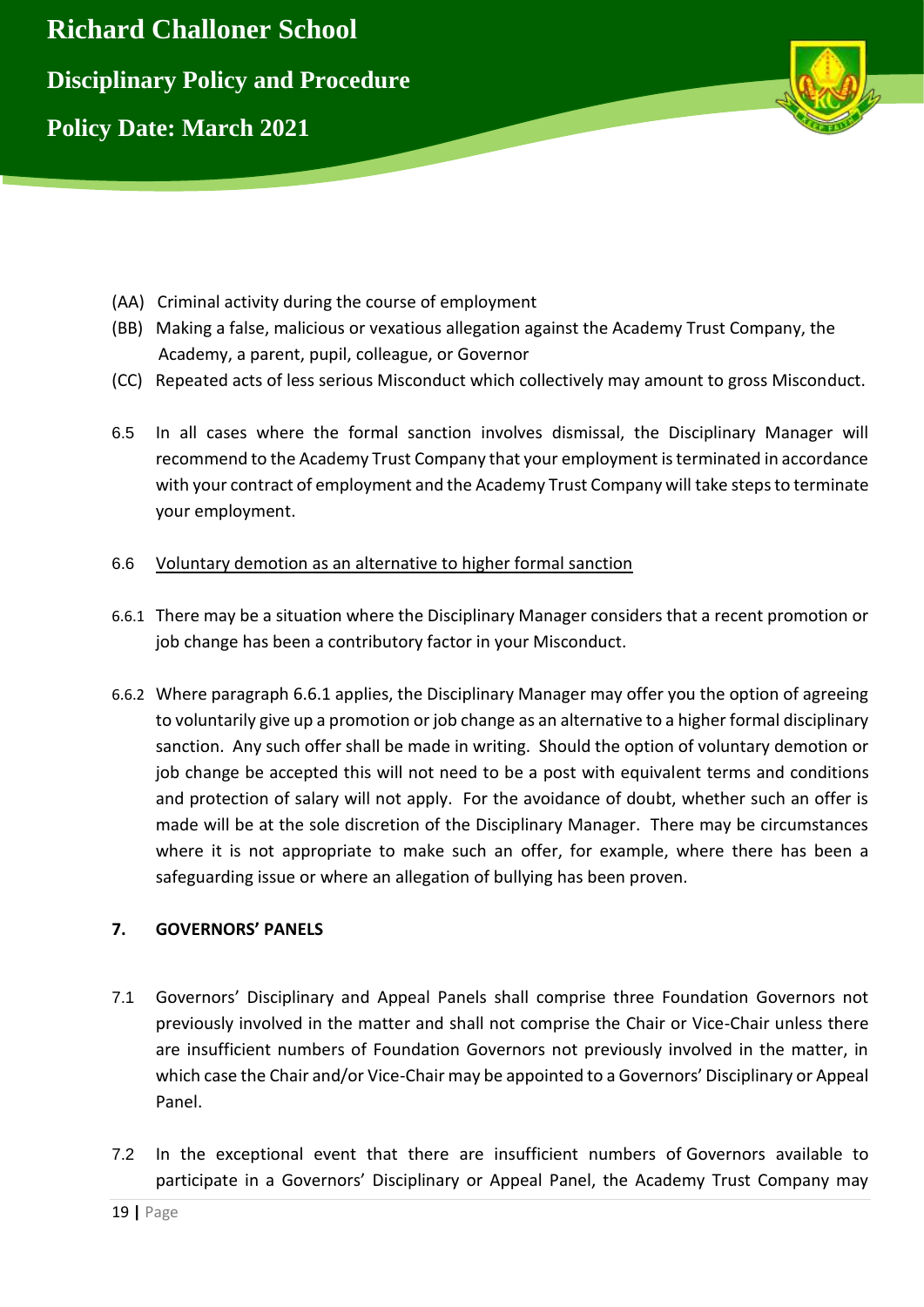

appoint Associate Members solely to participate in the appropriate Panel on the recommendation of the Diocesan Schools Commission.

#### **8. COMPANION**

- 8.1 If you are the subject of disciplinary allegations which lead to you being invited to an interview or meeting pursuant to this Disciplinary Policy and Procedure, you may be accompanied at such interview or meeting by a Companion.
- 8.2 You must let the relevant Manager know who your Companion will be at least one Working Day before the relevant interview or meeting.
- 8.3 If you have any particular reasonable need, for example, because you have a disability, you can also be accompanied by a suitable helper.
- 8.4 Your Companion can address the relevant interview or meeting in order to:
- (a) put your case;
- (b) sum up your case;
- (c) respond on your behalf to any view expressed at the relevant interview or meeting; and
- (d) ask questions on your behalf.
- 8.5 Your Companion can also confer with you during the relevant interview or meeting.
- 8.6 Your Companion has no right to:
- (a) answer questions on your behalf;
- (b) address the relevant interview or meeting if you do not wish it; or
- (c) prevent you from explaining your case.
- 8.7 Where you have identified your Companion and they have confirmed in writing to the relevant Manager that they cannot attend the date or time set for the relevant interview or meeting, the relevant interview or meeting will be postponed for a period not in excess of five Working Days from the date set by the Academy Trust Company to a date and time agreed with your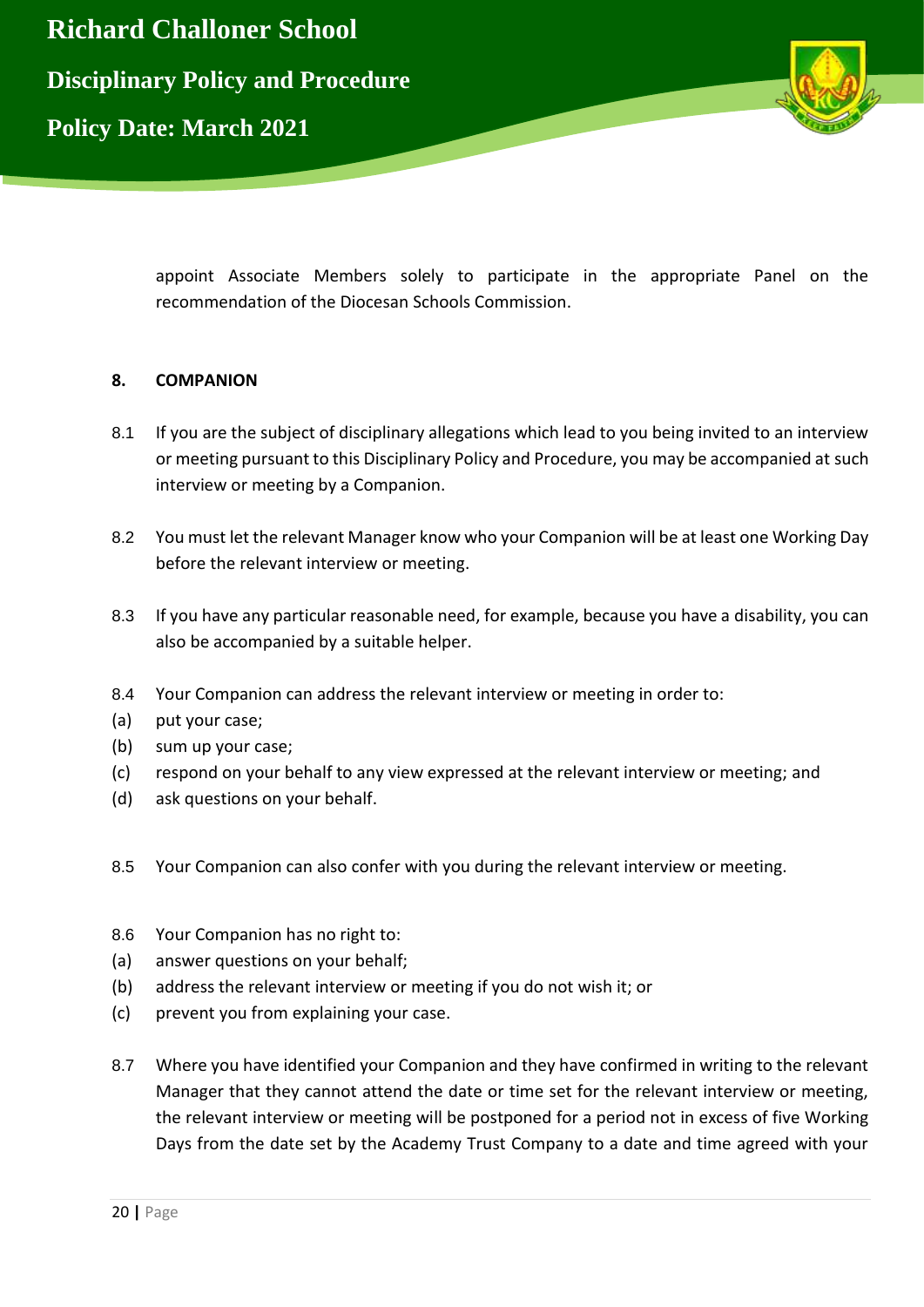

Companion. Should your Companion subsequently be unable to attend the rearranged date, the meeting may be held in their absence or written representations will be accepted

# **9. TIMING OF INTERVIEWS AND MEETINGS**

- 9.1 The aim is that interviews and meetings under this Disciplinary Policy and procedure will be held at mutually convenient times but depending on the circumstances, interviews and meetings may:
- (a) need to be held when you were timetabled to teach (if that is appropriate to your role);
- (b) exceptionally be held during planning, preparation and administration time if this does not impact on lesson preparation (if that is appropriate to your role);
- (c) exceptionally be held after the end of the Academy day;
- (d) not be held on days on which you would not ordinarily work;
- (e) be extended by agreement between the parties if the time limits cannot be met for any justifiable reason.
- 9.2 Where an employee is persistently unable or unwilling to attend an interview or meeting without good cause the relevant manager will make a decision on the evidence available.

# **10. VENUE FOR INTERVIEWS OR MEETINGS**

If the allegations are sensitive the relevant Manager may hold the interview or meeting off the Academy site to minimise any distress to the employee.

# **11. ASSISTANCE**

- 11.1 In any case concerning the religious character of the Academy Trust Company and/or the Academy, the Diocesan Schools Commission must be notified immediately the Academy Trust Company and/or the Academy becomes aware of the allegations and it may be represented at any relevant interview or meeting to advise the Investigating Manager, Disciplinary Manager or Appeal Manager.
- 11.2 In all cases involving any disciplinary sanction in relation to the Headteacher or to a person on the Leadership Spine, or to potential or actual dismissal of any other member of staff, the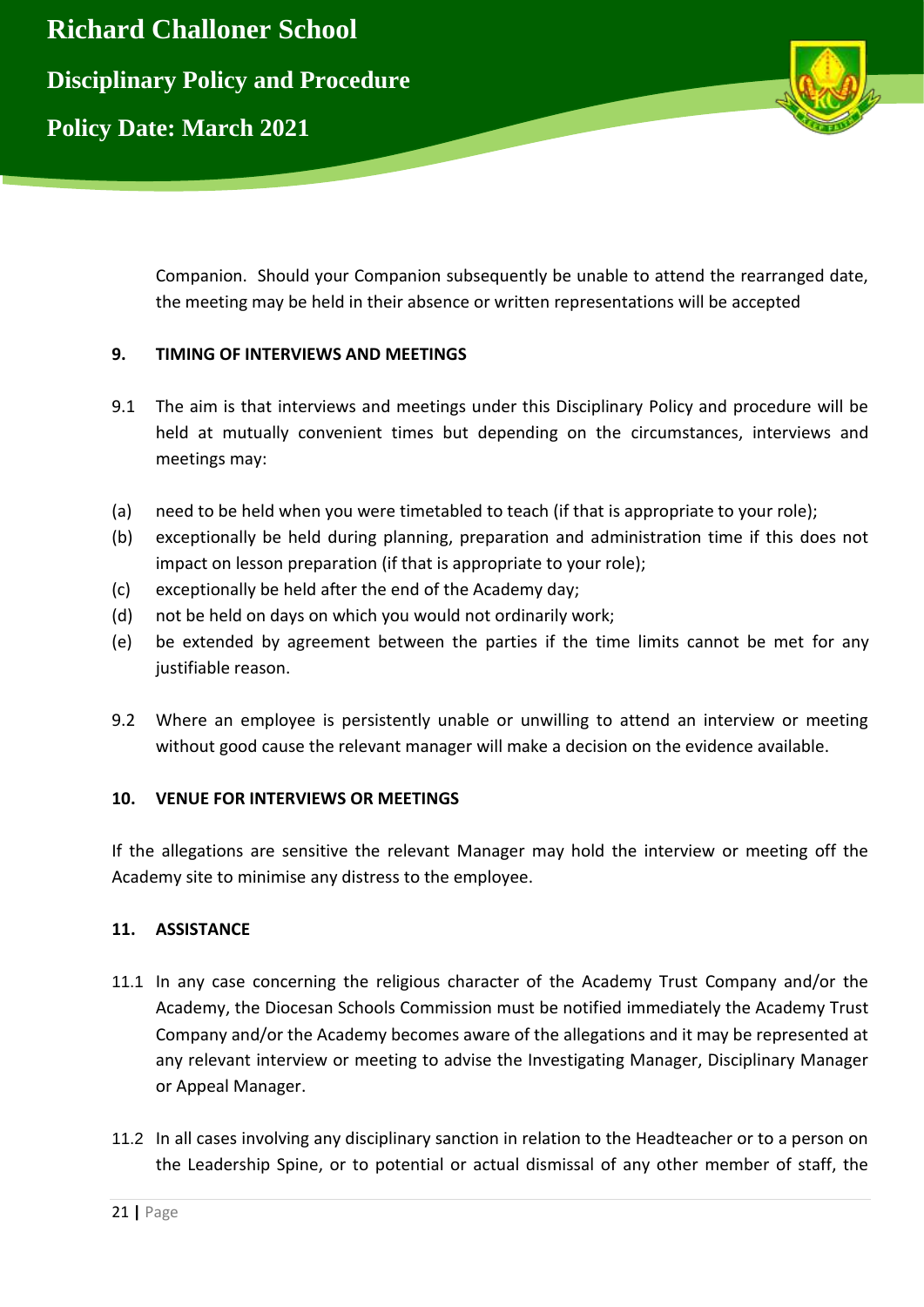

Diocesan Schools Commission and/or the Local Authority may send a representative to advise the Disciplinary Manager or Appeal Manager.

# **12. TRADE UNION OFFICERS**

The Academy Trust Company notes and adopts the ACAS Code of Practice's statement "Where disciplinary action is being considered against an employee who is a trade union representative the normal disciplinary procedure should be followed. Depending on the circumstances, however, it is advisable to discuss the matter at an early stage with an official employed by the union, after obtaining the employee's agreement."

#### **13. REFERRALS**

- 13.1 Where a teacher is dismissed for serious Misconduct (or may have been dismissed for serious Misconduct if the teacher had not resigned) the Academy Trust Company must consider whether to refer the circumstances to the Department for Education and Teaching Regulation Agency.
- 13.2 Where a person working for the Academy Trust Company (whether a teacher or not) is dismissed or would have been dismissed if they had not resigned because that person committed conduct:
- (a) which endangered a child or was likely to endanger a child;
- (b) which, if repeated against or in relation to a child, would endanger that child or would be likely to endanger them;
- (c) involving sexual material relating to children (including possession of such material);
- (d) involving sexually explicit images depicting violence against human beings (including possession of such images);
- (e) of a sexual nature involving a child

the Academy Trust Company must refer that person to the Disclosure & Barring Service ("DBS").